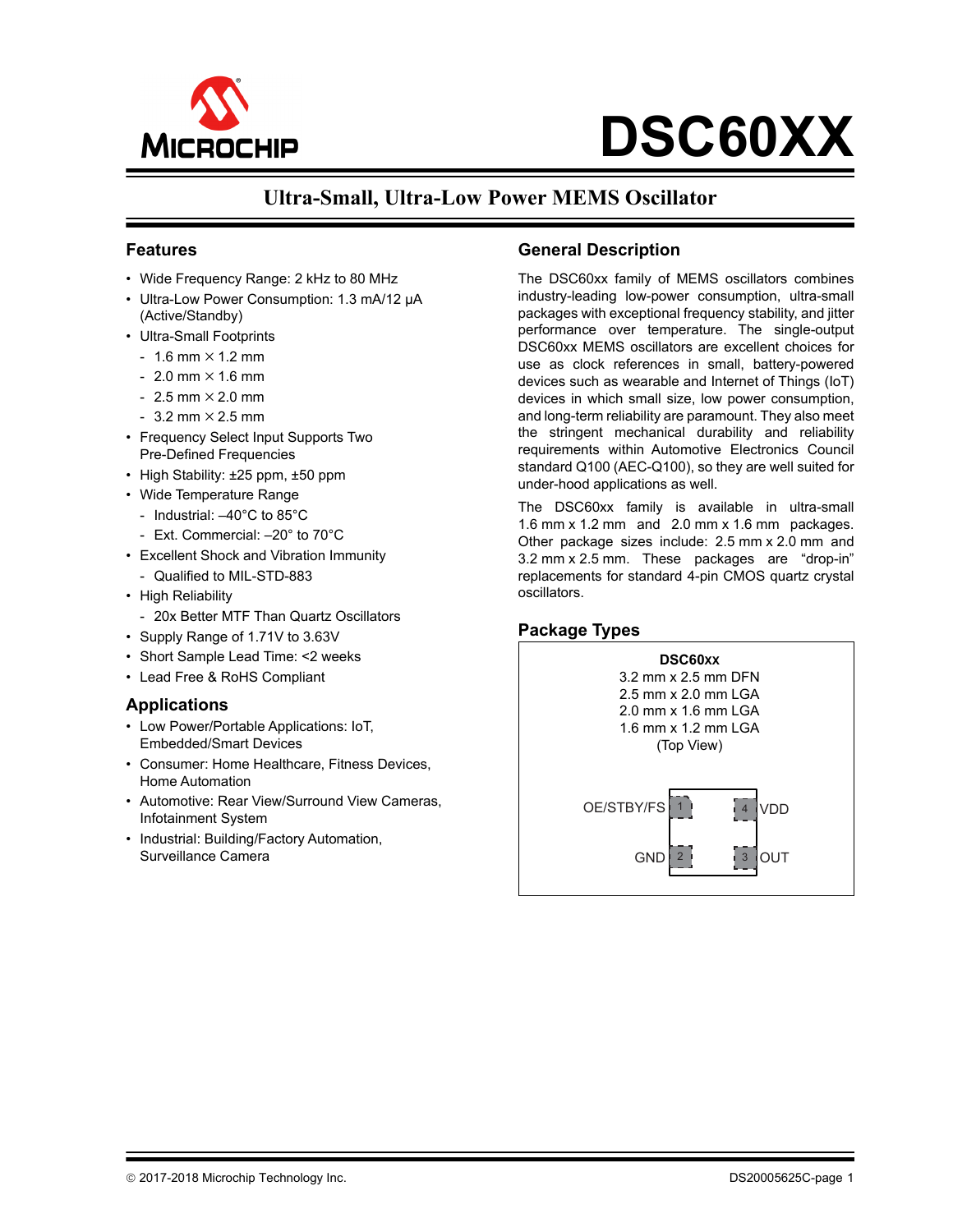#### **Block Diagrams**

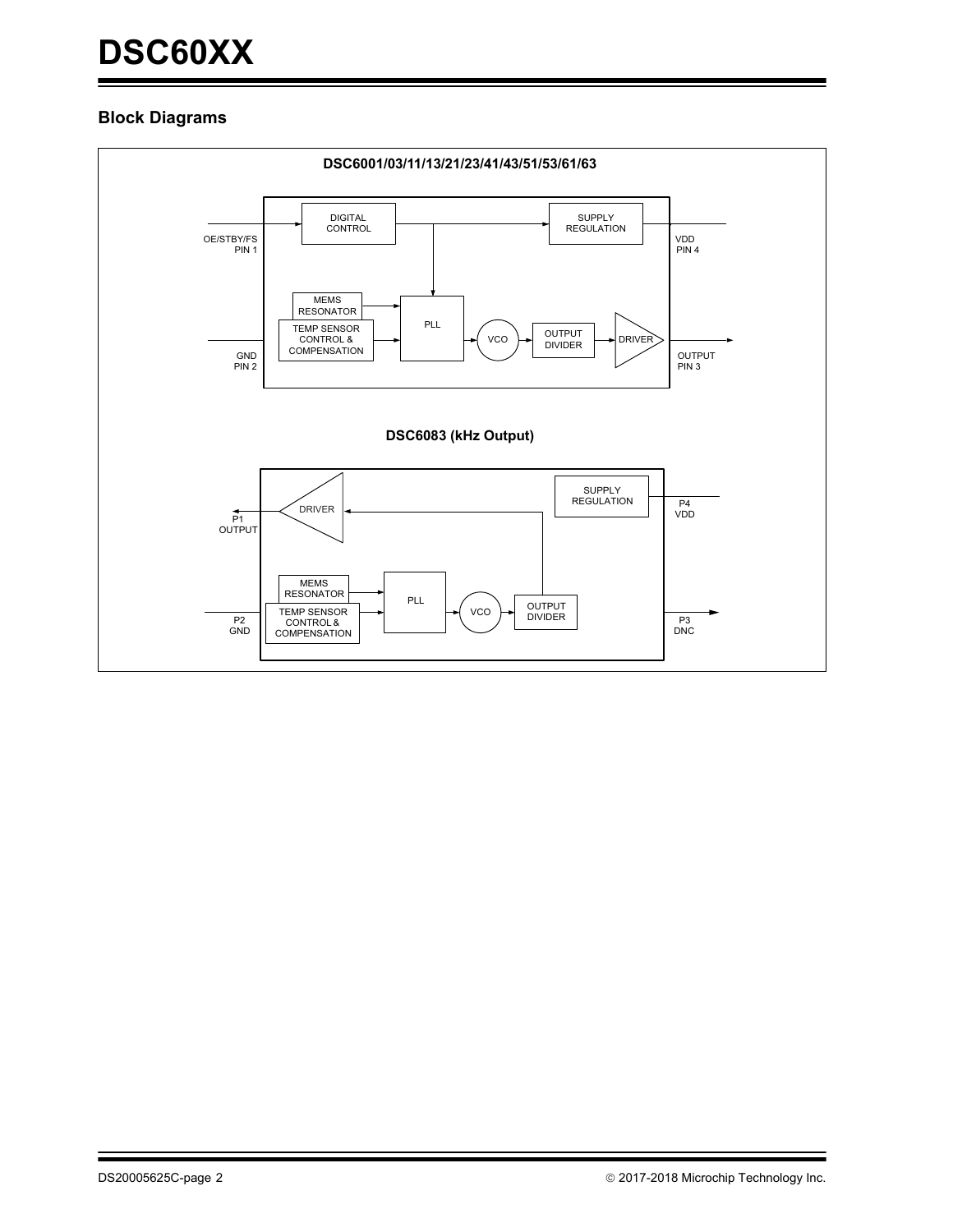# **1.0 ELECTRICAL CHARACTERISTICS**

#### **Absolute Maximum Ratings**

| <b>ESD Protection</b> |  |
|-----------------------|--|

# <span id="page-2-9"></span>**ELECTRICAL CHARACTERISTICS**

| Electrical Characteristics: Unless otherwise indicated, $V_{DD}$ = 1.8V -5% to 3.3V +10%, $T_A$ = -40°C to 85°C. |                 |                     |      |                     |              |                                                                       |  |  |
|------------------------------------------------------------------------------------------------------------------|-----------------|---------------------|------|---------------------|--------------|-----------------------------------------------------------------------|--|--|
| <b>Parameters</b>                                                                                                | Symbol          | Min.                | Typ. | Max.                | <b>Units</b> | <b>Conditions</b>                                                     |  |  |
| Supply Voltage Note 1                                                                                            | V <sub>DD</sub> | 1.71                |      | 3.63                | $\vee$       |                                                                       |  |  |
|                                                                                                                  |                 |                     | 1.3  |                     |              | $F_{OUIT}$ = 24 MHz, $V_{DD}$ = 1.8V,<br>No Load                      |  |  |
| <b>Active Supply Current</b>                                                                                     | l <sub>DD</sub> |                     | 1.19 |                     | mA           | $F_{OUIT}$ = 32.768 kHz<br>(DSC6083), $V_{DD} = 1.8V$ , No<br>Load    |  |  |
| Power Supply Ramp                                                                                                | t <sub>PU</sub> | 0.1                 |      | 100                 | ms           | Note 9                                                                |  |  |
| <b>Standby Supply Current</b>                                                                                    | <b>I</b> STBY   |                     | 12   |                     |              | $V_{DD} = 1.8/2.5V$                                                   |  |  |
| Note 2                                                                                                           |                 |                     | 80   |                     | μA           | $V_{DD} = 3.3V$                                                       |  |  |
| <b>Frequency Stability Note 3</b>                                                                                | $\Delta f$      |                     |      | ±25<br>±50          | ppm          | All temp ranges                                                       |  |  |
|                                                                                                                  | Δf              |                     |      | ±5                  |              | 1st year @25°C                                                        |  |  |
| Aging                                                                                                            |                 |                     |      | ±1                  | ppm          | Per year after first year                                             |  |  |
| Startup Time                                                                                                     | $t_{\text{SU}}$ |                     |      | 1.3                 | ms           | From 90% V <sub>DD</sub> to valid clock<br>output, $T = 25^{\circ}$ C |  |  |
|                                                                                                                  | $V_{\text{IH}}$ | $0.7 \times V_{DD}$ |      |                     | $\vee$       | Input Logic High                                                      |  |  |
| Input Logic Levels Note 4                                                                                        | $V_{IL}$        |                     |      | $0.3 \times V_{DD}$ | V            | Input Logic Low                                                       |  |  |
| <b>Output Disable Time</b><br>Note 5                                                                             | t <sub>DA</sub> |                     |      | 200+Period          | μs           |                                                                       |  |  |
| <b>Output Enable Time</b><br>Note 6                                                                              | $t_{EN}$        |                     |      | 1                   | μs           |                                                                       |  |  |
| Enable Pull-Up Resistor<br>Note 7                                                                                |                 |                     | 300  |                     | kΩ           | If configured                                                         |  |  |
| Output Logic Levels,                                                                                             | $V_{OH}$        | $0.8 \times V_{DD}$ |      |                     | V            | Output Logic High, I = 1 mA                                           |  |  |
| Low Drive                                                                                                        | $V_{OL}$        |                     |      | $0.2 \times VDD$    | V            | Output Logic Low, $I = -1$ mA                                         |  |  |

<span id="page-2-1"></span><span id="page-2-0"></span>**Note 1:** Pin 4  $V_{DD}$  should be filtered with 0.1  $\mu$ F capacitor.

**2:** Not including current through pull-up resistor on EN pin (if configured). Higher standby current seen at  $>3.3V$  V<sub>DD</sub>.

- <span id="page-2-2"></span>**3:** Includes frequency variations due to initial tolerance, temp. and power supply voltage.
- <span id="page-2-3"></span>**4:** Input waveform must be monotonic with rise/fall time < 10 ms
- <span id="page-2-4"></span>**5:** Output Disable time takes up to one period of the output waveform + 200 ns.
- <span id="page-2-5"></span>**6:** For parts configured with OE, not Standby.
- <span id="page-2-6"></span>**7:** Output is enabled if pad is floated or not connected.
- <span id="page-2-8"></span>**8:** Output Duty Cycle will be 40% to 60% when output frequency is between 40 MHz to 60 MHz.
- <span id="page-2-7"></span>**9:** Time to reach 90% of target V<sub>DD</sub>. Power ramp rise must be monotonic.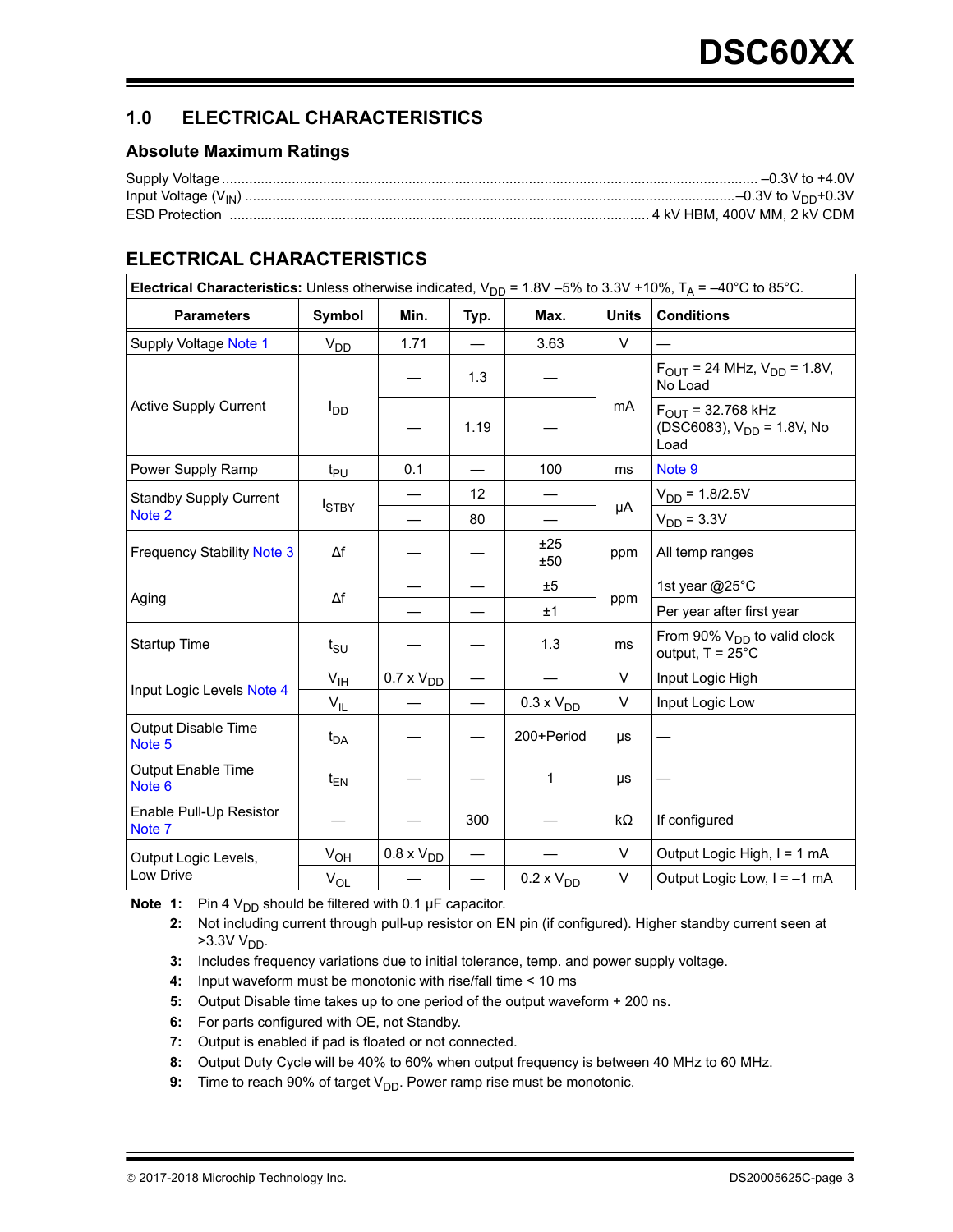## **ELECTRICAL CHARACTERISTICS (CONTINUED)**

| <b>Electrical Characteristics:</b> Unless otherwise indicated, $V_{DD}$ = 1.8V -5% to 3.3V +10%, $T_A$ = -40°C to 85°C. |                  |                                                      |                             |                         |                   |                                                 |                         |
|-------------------------------------------------------------------------------------------------------------------------|------------------|------------------------------------------------------|-----------------------------|-------------------------|-------------------|-------------------------------------------------|-------------------------|
| <b>Parameters</b>                                                                                                       | Symbol           | Min.                                                 | Typ.                        | Max.                    | <b>Units</b>      | <b>Conditions</b>                               |                         |
| <b>Output Transition Time</b>                                                                                           |                  |                                                      | 2.5                         | 3.5                     |                   | DSC60x3<br>Low Drive,                           | $V_{DD} = 1.8V$         |
|                                                                                                                         | $t_{RX}/t_{FX}$  |                                                      | 1.5                         | 2.2                     | ns                | 20% to 80%<br>$C_L = 5$ pF                      | $V_{DD} =$<br>2.5V/3.3V |
| Rise Time/Fall Time                                                                                                     |                  |                                                      | 1.2                         | 2.0                     |                   | DSC60x1<br>Std. Drive,                          | $V_{DD} = 1.8V$         |
|                                                                                                                         |                  | t <sub>RY</sub> /t <sub>FY</sub><br>ns<br>1.2<br>0.6 | 20% to 80%<br>$C_1 = 10 pF$ | $V_{DD} =$<br>2.5V/3.3V |                   |                                                 |                         |
| Frequency                                                                                                               | $f_0$            | 0.002                                                | $\qquad \qquad$             | 80                      | <b>MHz</b>        | Output on Pin 1 for < 1 MHz                     |                         |
| Output Duty Cycle, Note 8                                                                                               | <b>SYM</b>       | 45                                                   |                             | 55                      | $\%$              |                                                 |                         |
|                                                                                                                         |                  |                                                      | 32                          | 40                      |                   | DSC60x3<br>Low Drive,                           | $V_{DD} = 1.8V$         |
| Period Jitter, RMS                                                                                                      |                  |                                                      | 25                          | 32                      |                   | $F_{OUT} =$<br>27 MHz                           | $V_{DD} =$<br>2.5V/3.3V |
|                                                                                                                         | J <sub>PER</sub> |                                                      | 23                          | 30                      | ps <sub>RMS</sub> | DSC60x1<br>Std. Drive,<br>$F_{OUT} =$<br>27 MHz | $V_{DD} = 1.8V$         |
|                                                                                                                         |                  |                                                      | 20                          | 28                      |                   |                                                 | $V_{DD} =$<br>2.5V/3.3V |
| Cycle-to-Cycle Jitter<br>(peak)                                                                                         |                  |                                                      | 180                         | 240                     |                   | DSC60x3<br>Low Drive,<br>$F_{OUT} =$<br>27 MHz  | $V_{DD} = 1.8V$         |
|                                                                                                                         |                  |                                                      | 120                         | 170                     |                   |                                                 | $V_{DD} =$<br>2.5V/3.3V |
|                                                                                                                         | $J_{Cy-Cy}$      |                                                      | 115                         | 190                     | ps                | DSC60x1,<br>Std. Drive,                         | $V_{DD} = 1.8V$         |
|                                                                                                                         |                  |                                                      | 90                          | 150                     |                   | $F_{\text{OUT}} =$<br>27 MHz                    | $V_{DD} =$<br>2.5V/3.3V |

**Note 1:** Pin 4  $V_{DD}$  should be filtered with 0.1  $\mu$ F capacitor.

- **2:** Not including current through pull-up resistor on EN pin (if configured). Higher standby current seen at  $>3.3V$  V<sub>DD</sub>.
- **3:** Includes frequency variations due to initial tolerance, temp. and power supply voltage.
- **4:** Input waveform must be monotonic with rise/fall time < 10 ms
- **5:** Output Disable time takes up to one period of the output waveform + 200 ns.
- **6:** For parts configured with OE, not Standby.
- **7:** Output is enabled if pad is floated or not connected.
- **8:** Output Duty Cycle will be 40% to 60% when output frequency is between 40 MHz to 60 MHz.
- **9:** Time to reach 90% of target V<sub>DD</sub>. Power ramp rise must be monotonic.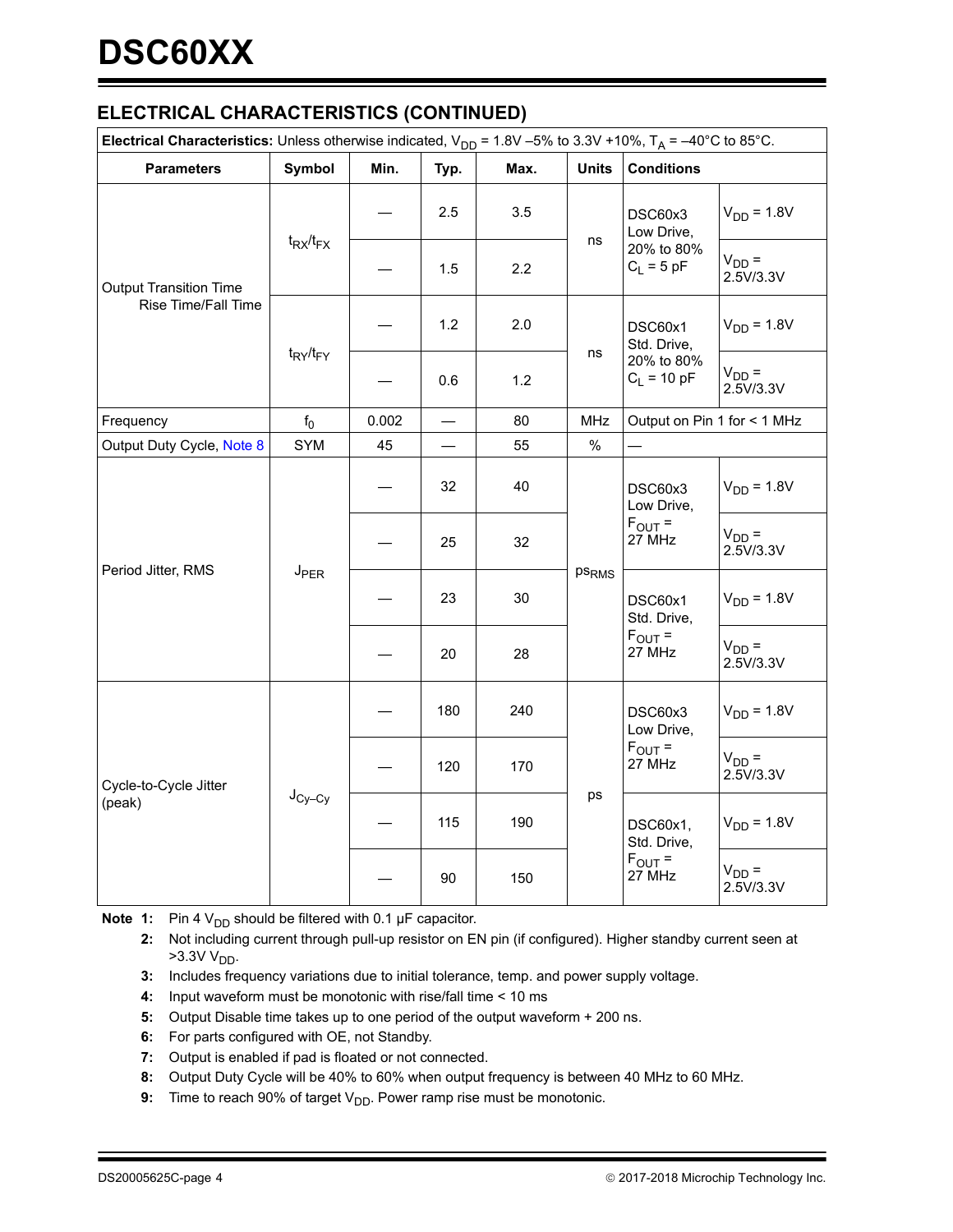## **TEMPERATURE SPECIFICATIONS ([Note 1](#page-4-0))**

| <b>Parameters</b>                    | Sym.                    | Min.  | Typ.   | Max.   | <b>Units</b> | <b>Conditions</b>          |  |  |
|--------------------------------------|-------------------------|-------|--------|--------|--------------|----------------------------|--|--|
| <b>Temperature Ranges</b>            |                         |       |        |        |              |                            |  |  |
| Maximum Junction Temperature         |                         |       |        | $+150$ | °С           |                            |  |  |
| <b>Ambient Operating Temperature</b> | Ά                       | $-40$ |        | $+85$  | °C           | Industrial                 |  |  |
| <b>Ambient Operating Temperature</b> | ' A                     | $-20$ |        | $+70$  | °C           | <b>Extended Commercial</b> |  |  |
| Storage Ambient Temperature Range    | $T_A$                   | $-55$ |        | $+150$ | °C           |                            |  |  |
| Soldering Temperature                | $\mathsf{T}_\mathsf{S}$ |       | $+260$ |        | °C           | 40 sec. max.               |  |  |

<span id="page-4-0"></span>**Note 1:** The maximum allowable power dissipation is a function of ambient temperature, the maximum allowable junction temperature and the thermal resistance from junction to air (i.e.,  $T_A$ ,  $T_J$ ,  $\theta_{JA}$ ). Exceeding the maximum allowable power dissipation will cause the device operating junction temperature to exceed the maximum +150°C rating. Sustained junction temperatures above +150°C can impact the device reliability.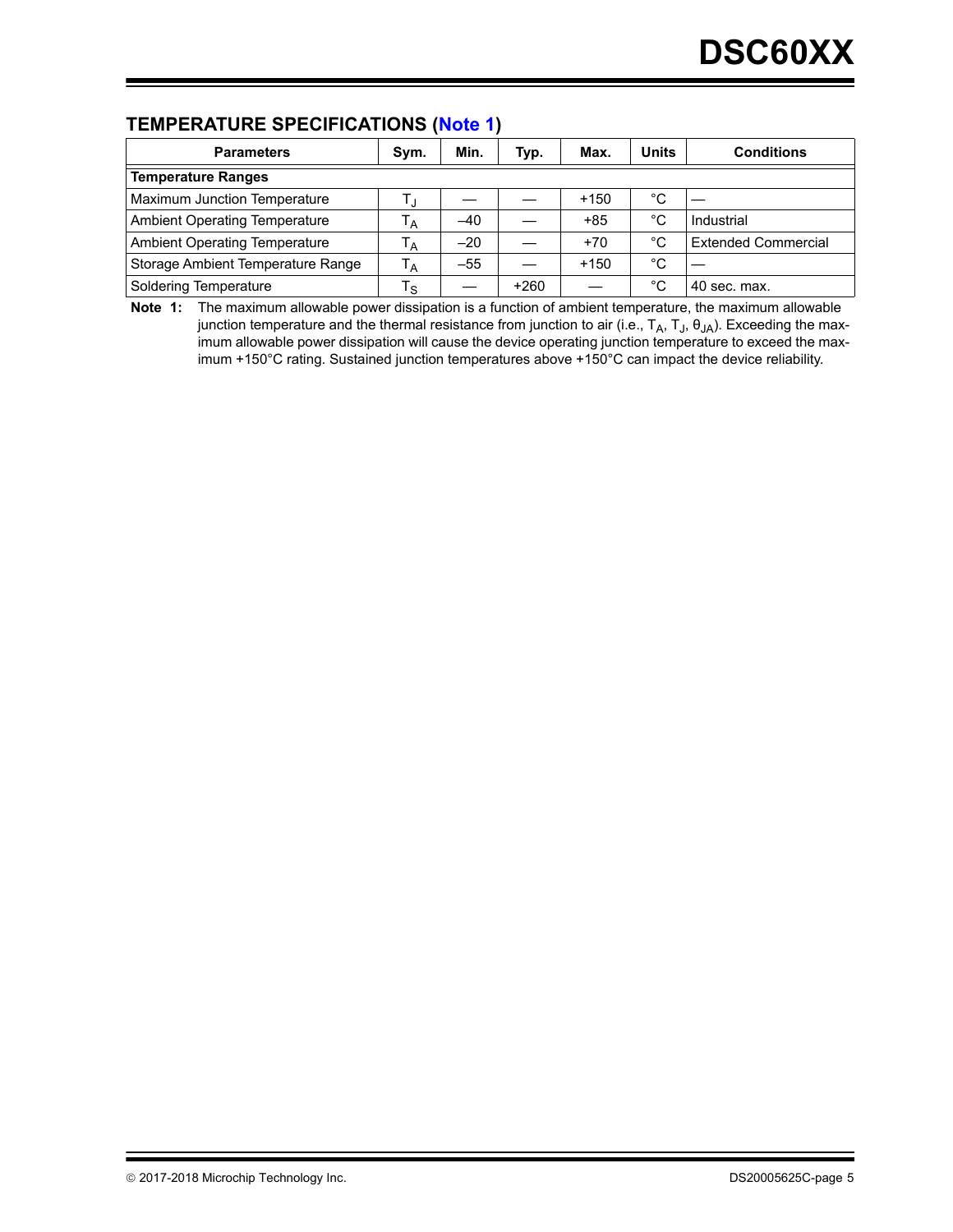### **2.0 PIN DESCRIPTIONS**

The descriptions of the pins are listed in [Table 2-1](#page-5-0) and [Table 2-2.](#page-5-5)

#### <span id="page-5-0"></span>**TABLE 2-1: DSC6001/03/11/13/21/23/41/43/51/53/61/63 PIN FUNCTION TABLE (OUTPUT ≥1 MHZ)**

| <b>Pin Number</b> | <b>Pin Name</b> | Pin Type | <b>Description</b>                                                                                                                               |  |
|-------------------|-----------------|----------|--------------------------------------------------------------------------------------------------------------------------------------------------|--|
|                   | OE.             |          | Output Enable: H = Specified Frequency Output, Note 1<br>$L =$ Output is high impedance                                                          |  |
|                   | <b>STBY</b>     |          | Standby: H = Specified Frequency Output, Note 1<br>L = Output is high impedance, Device is in low power<br>mode, Supply current is at $I_{STBY}$ |  |
|                   | FS.             |          | Frequency Select: H = Output Frequency 1, Note 2<br>$L =$ Output Frequency 2                                                                     |  |
| 2                 | <b>GND</b>      | Power    | Power supply ground                                                                                                                              |  |
| 3                 | Output          | Ω        | Oscillator clock output                                                                                                                          |  |
| 4                 | VDD             | Power    | Power supply, Note 3                                                                                                                             |  |

<span id="page-5-2"></span><span id="page-5-1"></span>**Note 1:** DSC600x/1x/2x has 300 kΩ internal pull-up resistor on pin1. DSC604x/5x/6x has no internal pull-up resistor on pin1 and needs an external pull-up or to be driven by another chip.

**2:** Two pre-programmed frequencies can be configured at http://clockworks.microchip.com/timing/.

<span id="page-5-3"></span>**3:** Bypass with 0.1  $\mu$ F capacitor placed as close to the  $V_{DD}$  pin as possible.

#### <span id="page-5-5"></span>**TABLE 2-2: DSC6083 PIN FUNCTION TABLE (OUTPUT FREQUENCY <1 MHZ)**

| <b>Pin Number</b> | <b>Pin Name</b> | <b>Pin Type</b> | <b>Description</b>      |  |  |
|-------------------|-----------------|-----------------|-------------------------|--|--|
|                   | Output          | O               | Oscillator clock output |  |  |
|                   | <b>GND</b>      | Power           | Power supply ground     |  |  |
| د                 | DNC             | <b>DNC</b>      | Do Not Connect          |  |  |
| 4                 | VDD             | Power           | Power supply, Note 1    |  |  |

<span id="page-5-4"></span>**Note 1:** Bypass with 0.1  $\mu$ F capacitor placed as close to  $V_{DD}$  pin as possible.

#### **2.1 Output Buffer Options**

The DSC60xx family is available in multiple output driver configurations.

The low-drive DSC60x3 is configured with a low-power driver that minimizes current consumption and EMI while delivering greater than 1 mA output current at 20%/80% of the supply voltage. The standard-drive DSC60x1 delivers greater than 3 mA output current at 20%/80% of the supply voltage.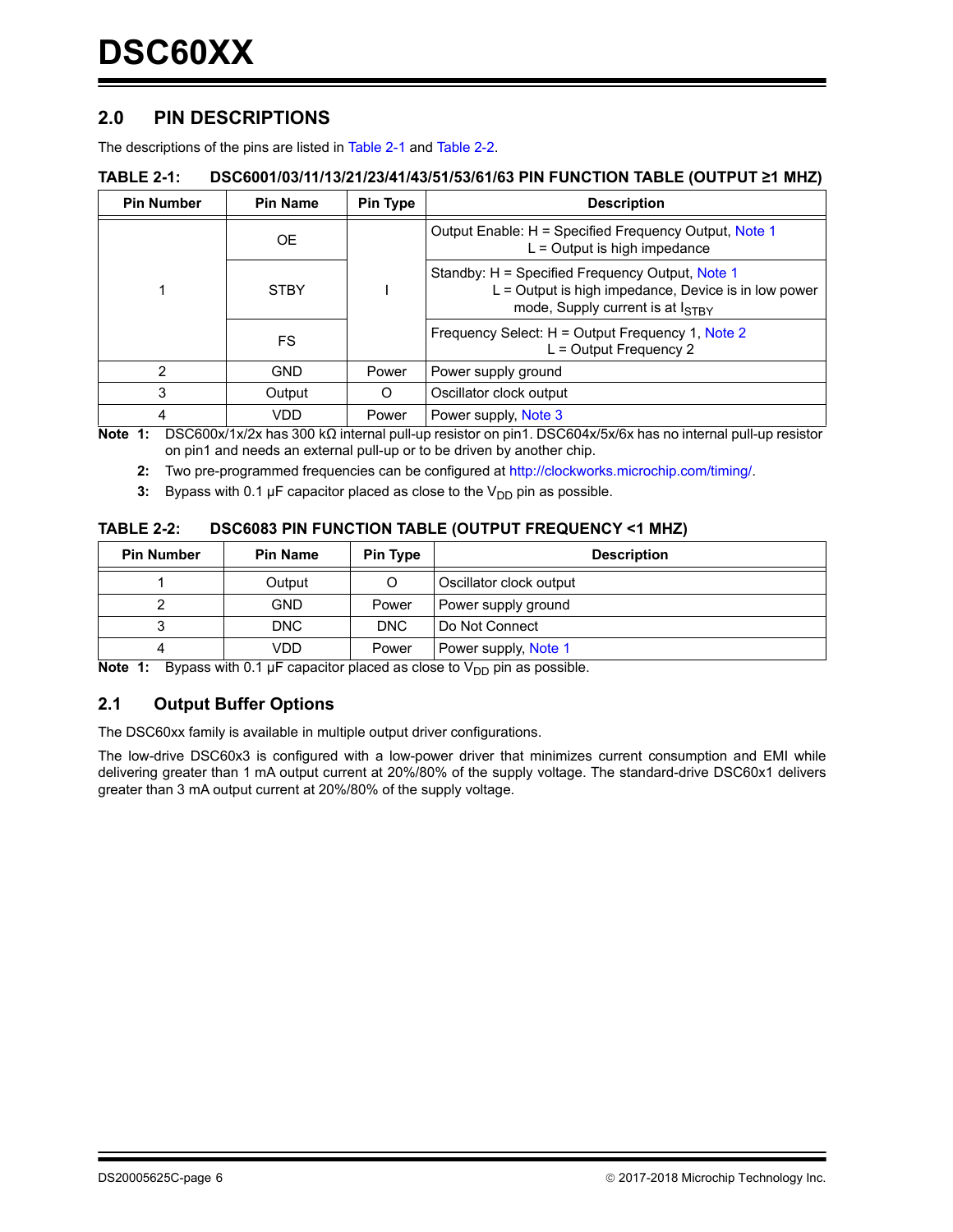# **3.0 DIAGRAMS**













*FIGURE 3-3: Recommended Board Layout.*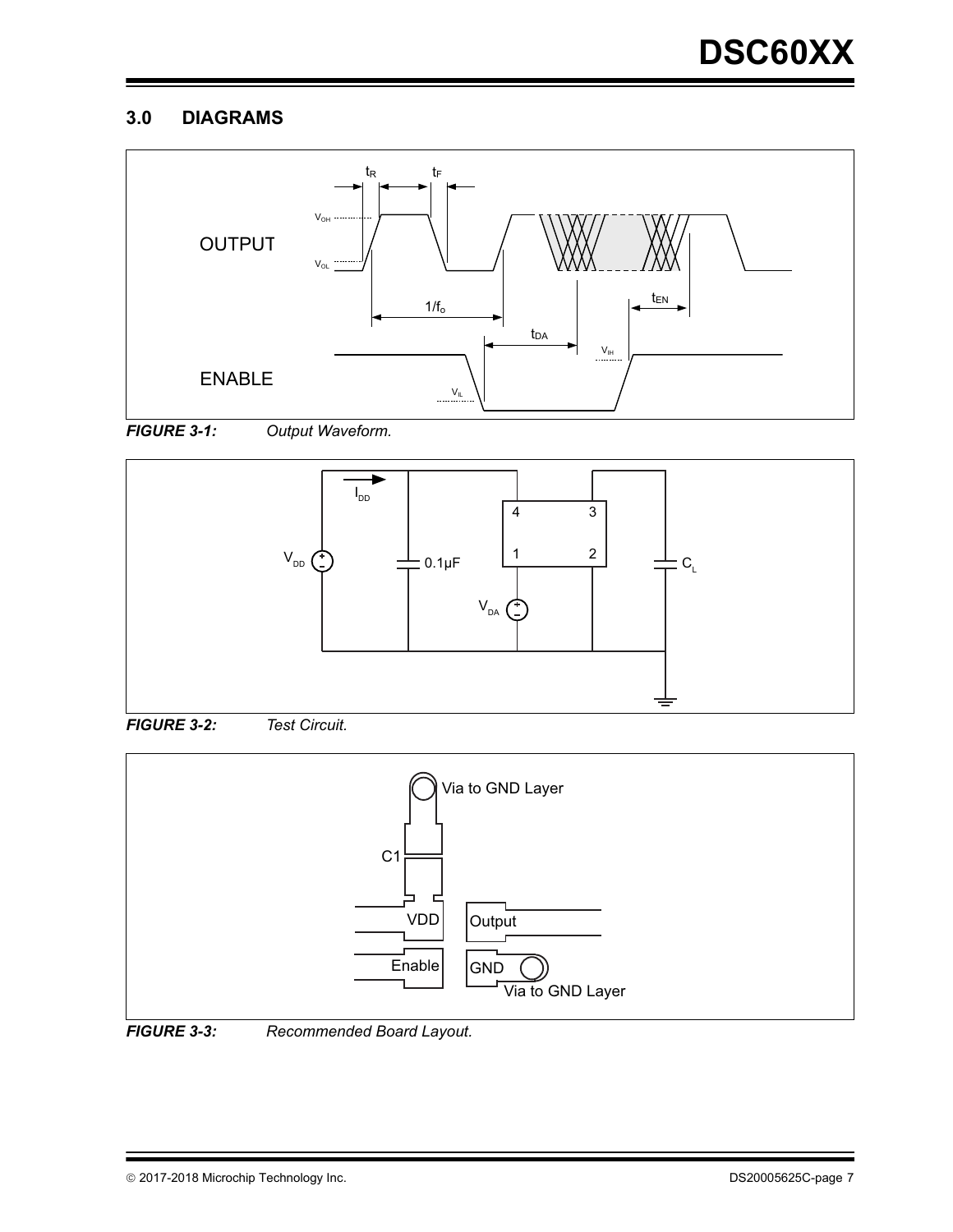# **4.0 SOLDER REFLOW PROFILE**





| MSL 1 @ 260°C refer to JSTD-020C  |                |  |  |  |  |  |
|-----------------------------------|----------------|--|--|--|--|--|
| Ramp-Up Rate (200°C to Peak Temp) | 3°C/sec. max.  |  |  |  |  |  |
| Preheat Time 150°C to 200°C       | 60 to 180 sec. |  |  |  |  |  |
| Time maintained above 217°C       | 60 to 150 sec. |  |  |  |  |  |
| Peak Temperature                  | 255°C to 260°C |  |  |  |  |  |
| Time within 5°C of actual Peak    | 20 to 40 sec.  |  |  |  |  |  |
| Ramp-Down Rate                    | 6°C/sec. max.  |  |  |  |  |  |
| Time 25°C to Peak Temperature     | 8 minutes max. |  |  |  |  |  |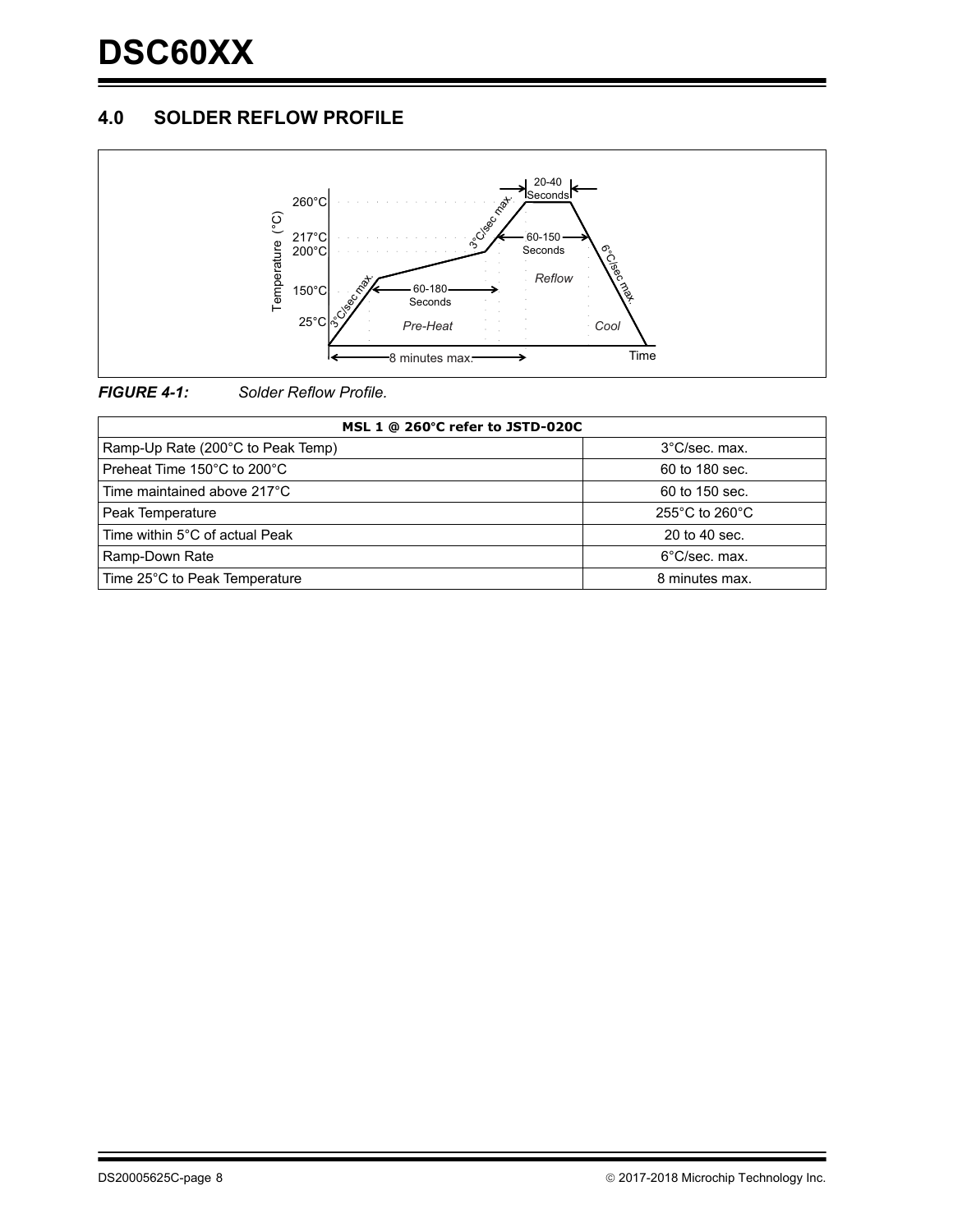# **5.0 PACKAGING INFORMATION**

#### **4-Lead VFLGA 1.6 mm x 1.2 mm Package Outline**

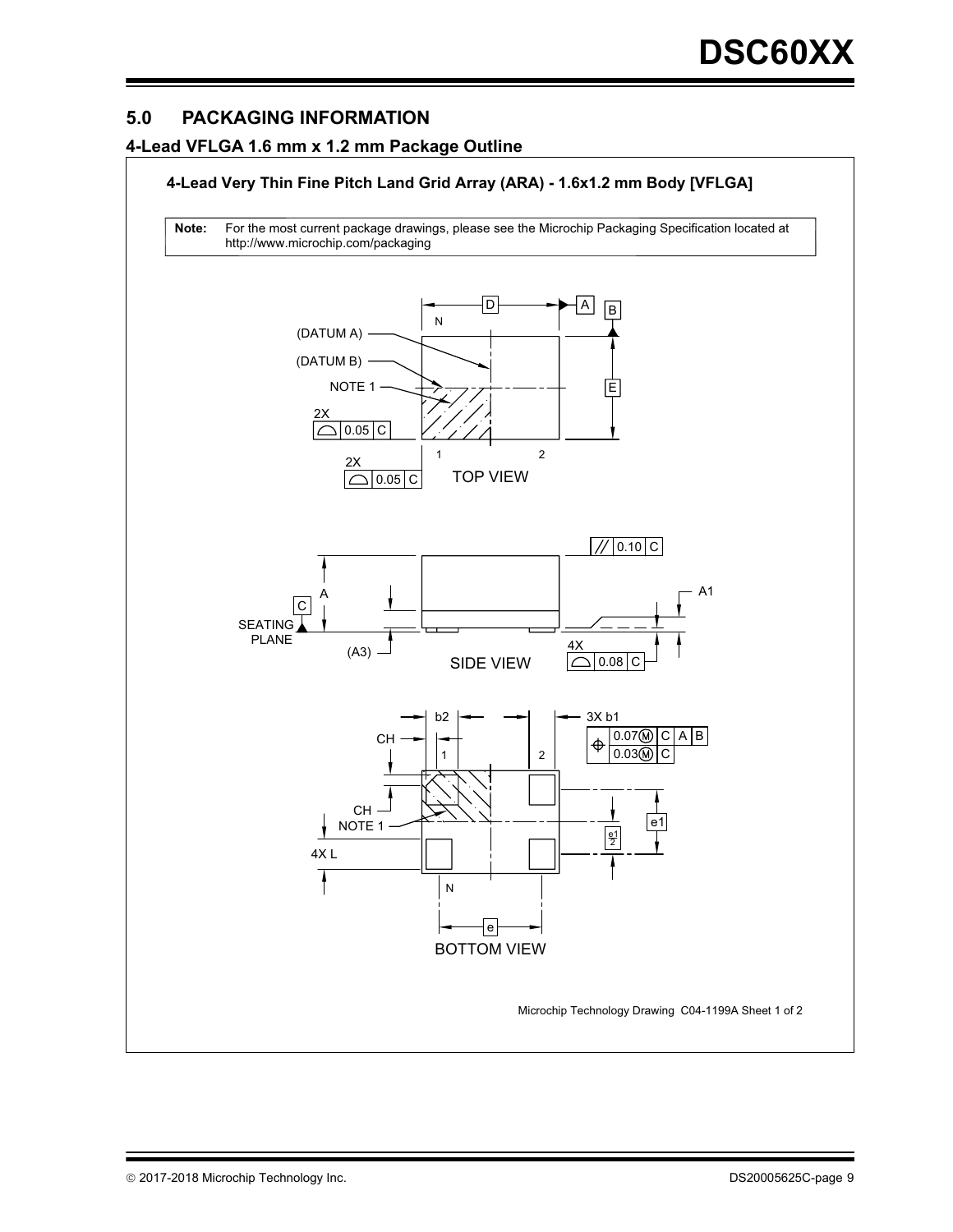#### **4-Lead VFLGA 1.6 mm x 1.2 mm Package Outline**

#### **4-Lead Very Thin Fine Pitch Land Grid Array (ARA) - 1.6x1.2 mm Body [VFLGA]**

For the most current package drawings, please see the Microchip Packaging Specification located at http://www.microchip.com/packaging **Note:**



|                                      |       | <b>MILLIMETERS</b> |            |            |  |  |
|--------------------------------------|-------|--------------------|------------|------------|--|--|
| <b>Dimension Limits</b>              | Units | <b>MIN</b>         | <b>NOM</b> | <b>MAX</b> |  |  |
| Number of Terminals                  | N     |                    | 4          |            |  |  |
| <b>Terminal Pitch</b>                | e     |                    | 1.20 BSC   |            |  |  |
| Terminal Pitch                       | e1    | 0.75 BSC           |            |            |  |  |
| <b>Overall Height</b>                | A     | 0.79               | 0.84       | 0.89       |  |  |
| Standoff                             | A1    | 0.00               | 0.02       | 0.05       |  |  |
| Substrate Thickness (with Terminals) | A3    | 0.20 REF           |            |            |  |  |
| Overall Length                       | D     | 1.60 BSC           |            |            |  |  |
| Overall Width                        | Е     | 1.20 BSC           |            |            |  |  |
| <b>Terminal Width</b>                | b1    | 0.25               | 0.30       | 0.35       |  |  |
| <b>Terminal Width</b>                | b2    | 0.325              | 0.375      | 0.425      |  |  |
| <b>Terminal Length</b>               |       | 0.30               | 0.35       | 0.40       |  |  |
| <b>Terminal 1 Index Chamfer</b>      | CН    |                    | 0.125      |            |  |  |

Notes:

1. Pin 1 visual index feature may vary, but must be located within the hatched area.

2. Package is saw singulated

3. Dimensioning and tolerancing per ASME Y14.5M

REF: Reference Dimension, usually without tolerance, for information purposes only. BSC: Basic Dimension. Theoretically exact value shown without tolerances.

Microchip Technology Drawing C04-1199A Sheet 2 of 2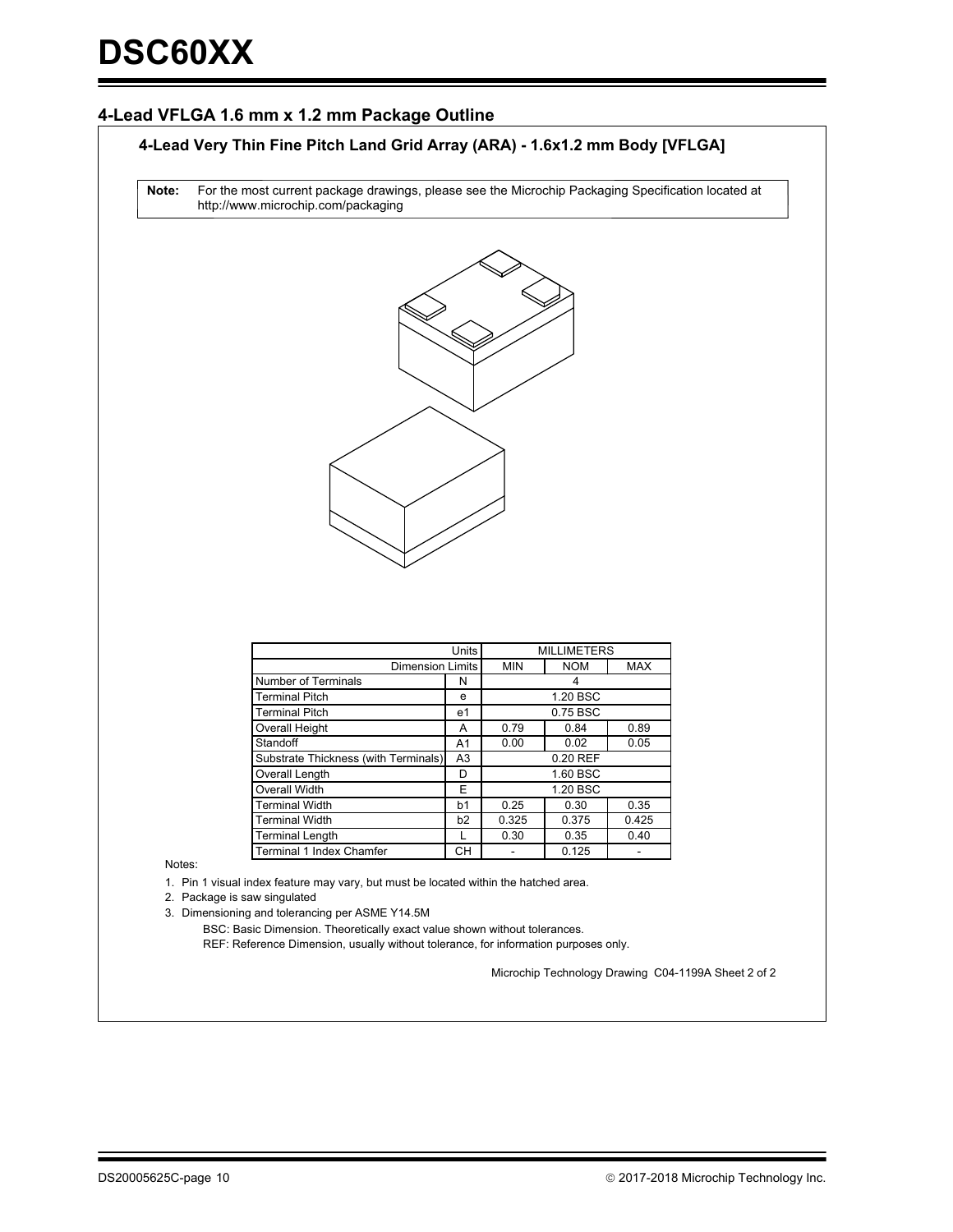#### **4-Lead VFLGA 1.6 mm x 1.2 mm Recommended Land Pattern**

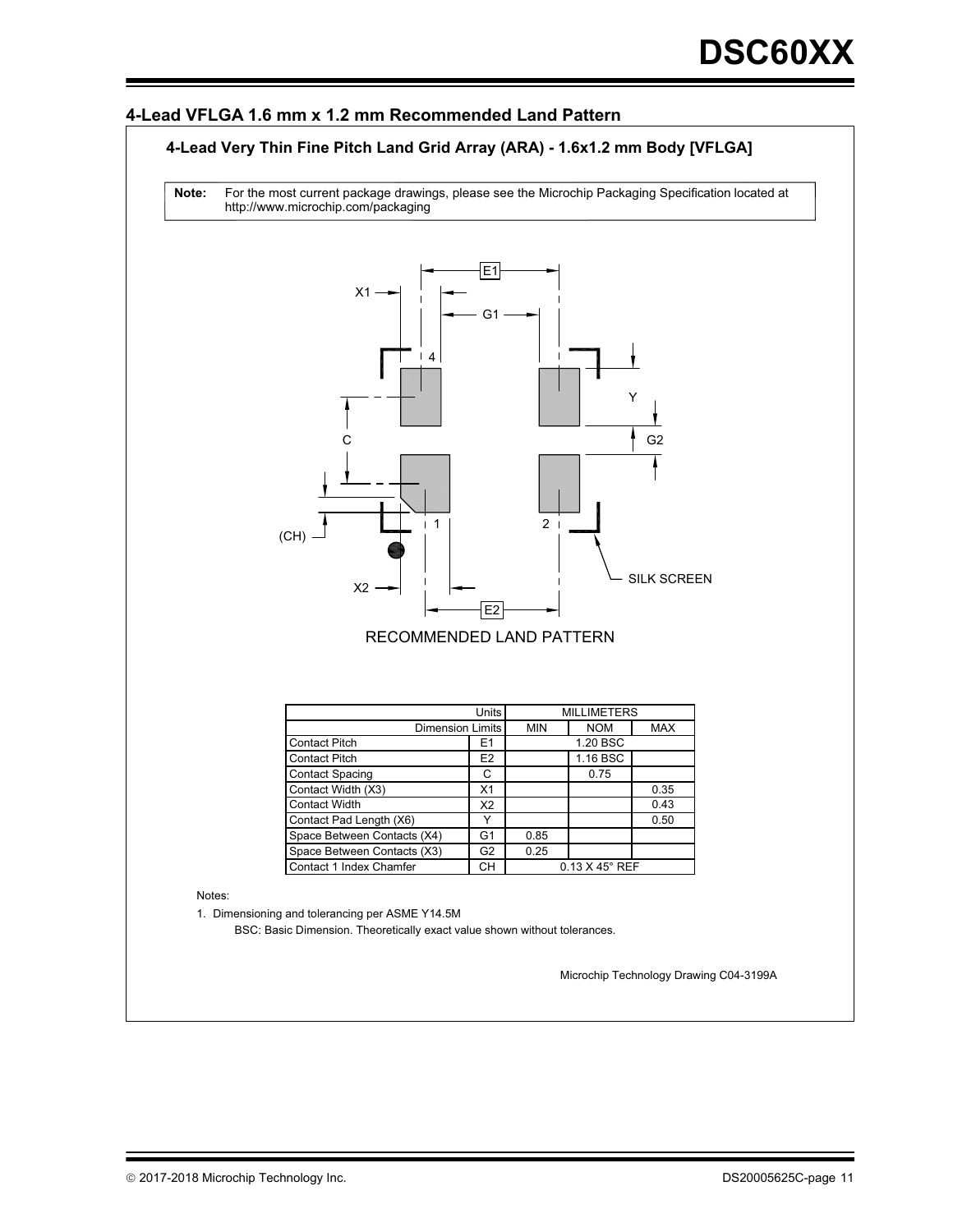### **4-Lead VFLGA 2.0 mm x 1.6 mm Package Outline**

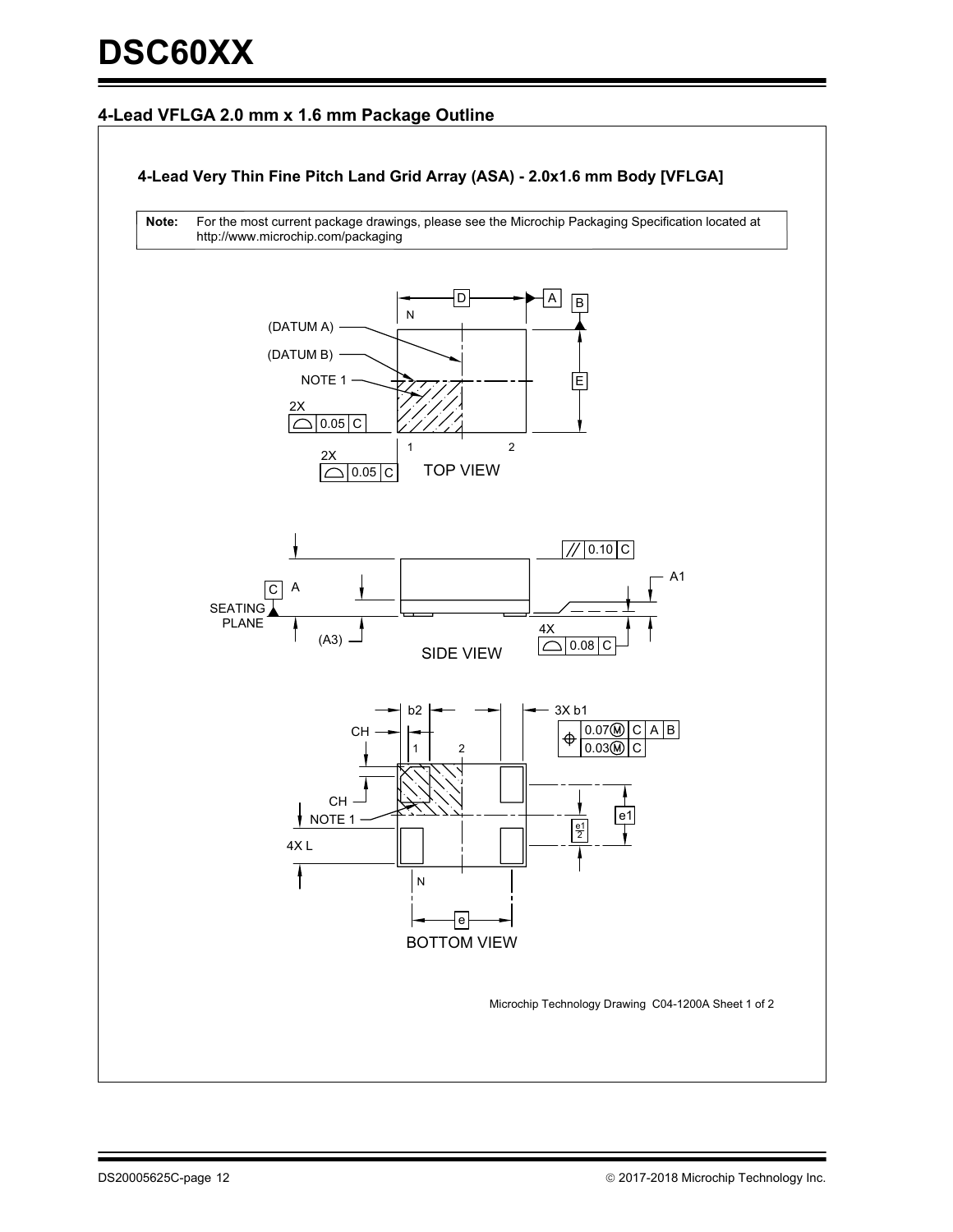#### **4-Lead VFLGA 2.0 mm x 1.6 mm Package Outline (Continued)**

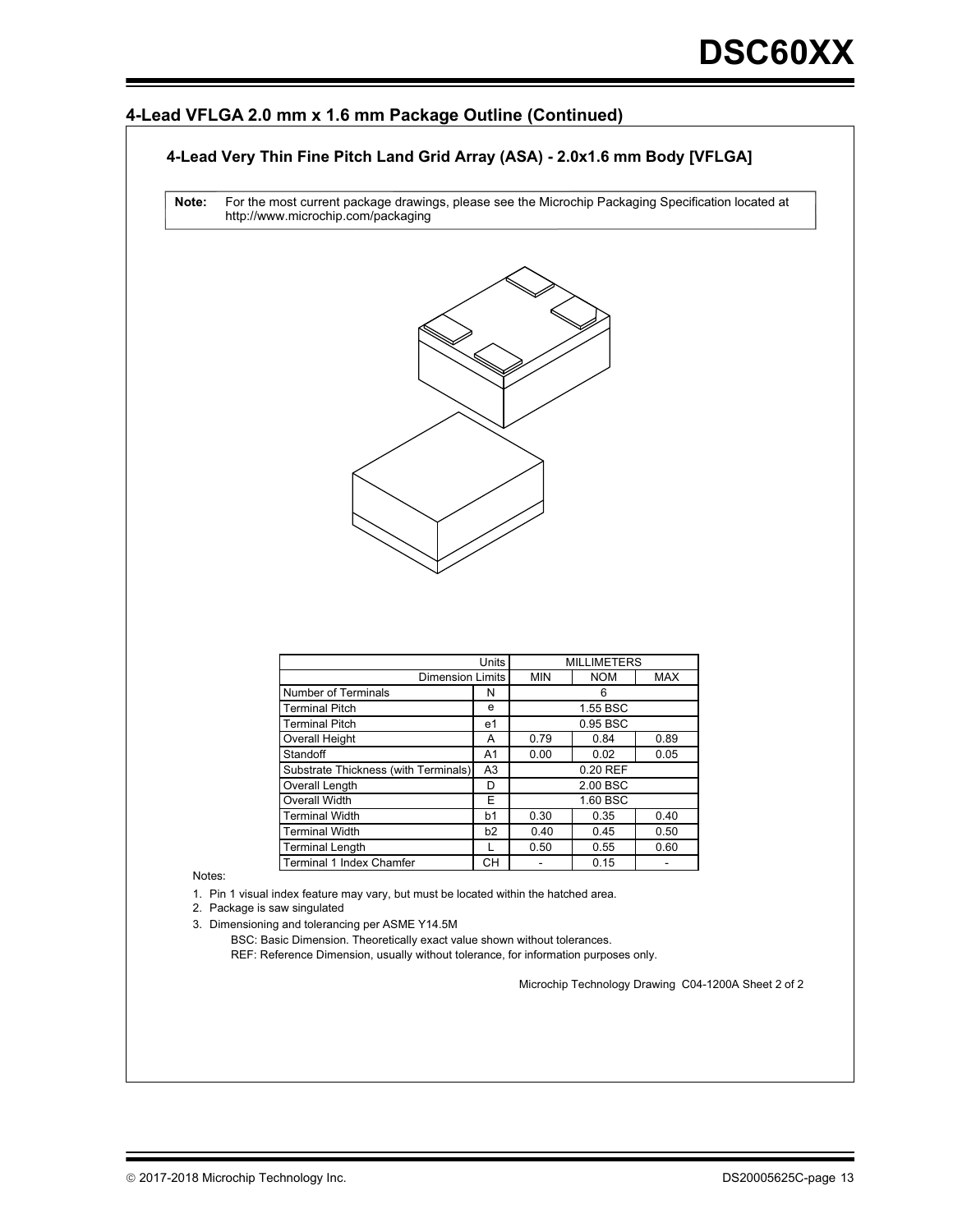#### **4-Lead VFLGA 2.0 mm x 1.6 mm Package Outline**

#### **4-Lead Very Thin Fine Pitch Land Grid Array (ASA) - 2.0x1.6 mm Body [VFLGA]**

For the most current package drawings, please see the Microchip Packaging Specification located at http://www.microchip.com/packaging **Note:**



#### RECOMMENDED LAND PATTERN

|                             | <b>MILLIMETERS</b> |            |                            |      |  |
|-----------------------------|--------------------|------------|----------------------------|------|--|
| <b>Dimension Limits</b>     | <b>MIN</b>         | <b>NOM</b> | <b>MAX</b>                 |      |  |
| <b>Contact Pitch</b>        | Е                  |            | 1.55 BSC                   |      |  |
| <b>Contact Spacing</b>      | С                  |            | 0.95                       |      |  |
| Contact Width (X4)          | X <sub>1</sub>     |            |                            | 0.50 |  |
| Contact Width (X2)          | X <sub>2</sub>     |            |                            | 0.40 |  |
| Contact Pad Length (X6)     |                    |            |                            | 0.70 |  |
| Space Between Contacts (X4) | G <sub>1</sub>     | 1.05       |                            |      |  |
| Space Between Contacts (X3) | 0.25               |            |                            |      |  |
| Contact 1 Index Chamfer     | CН                 |            | $0.13$ X 45 $^{\circ}$ REF |      |  |

Notes:

1. Dimensioning and tolerancing per ASME Y14.5M

BSC: Basic Dimension. Theoretically exact value shown without tolerances.

Microchip Technology Drawing C04-3200A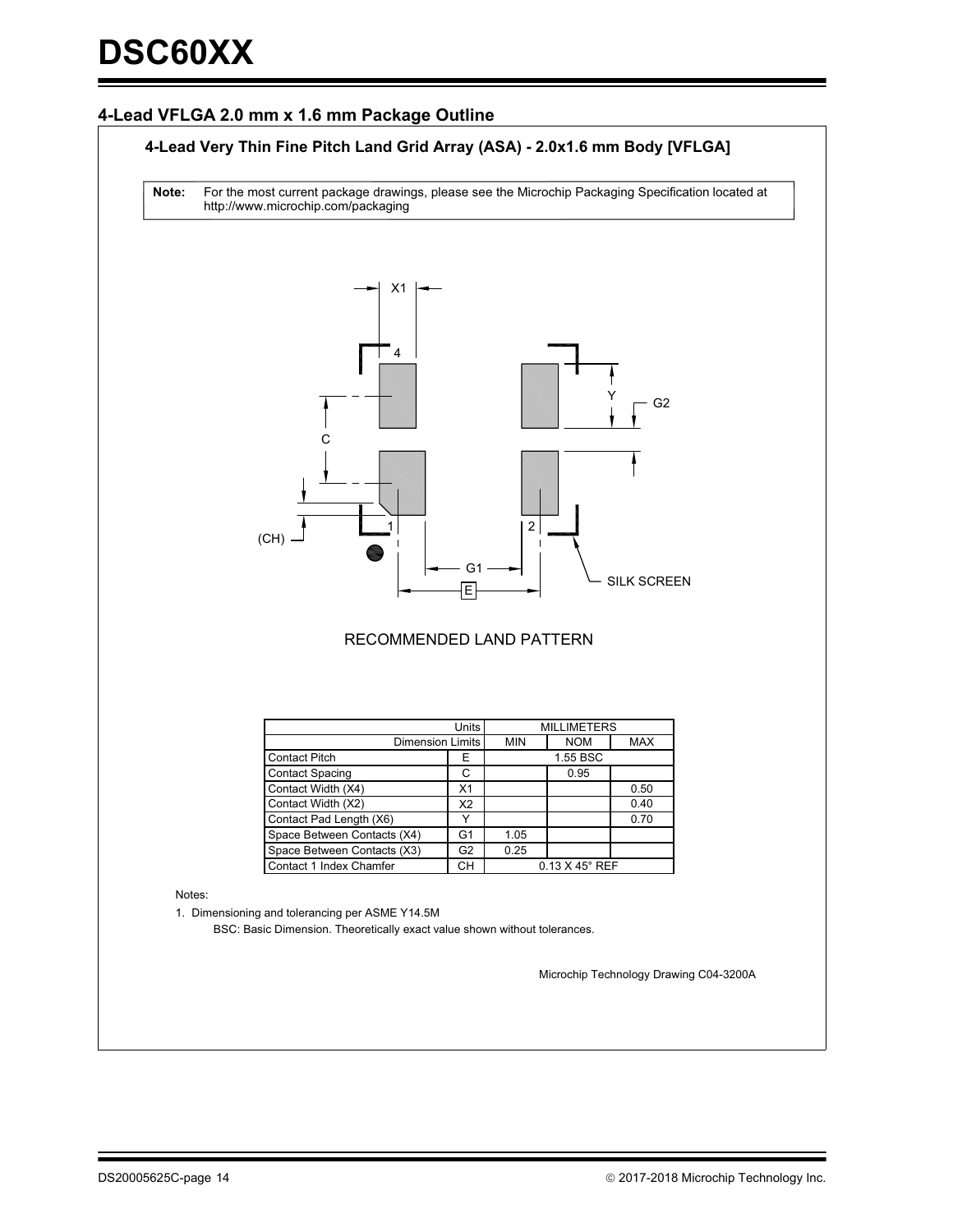#### **4-Lead VLGA 2.5 mm x 2.0 mm Package Outline**

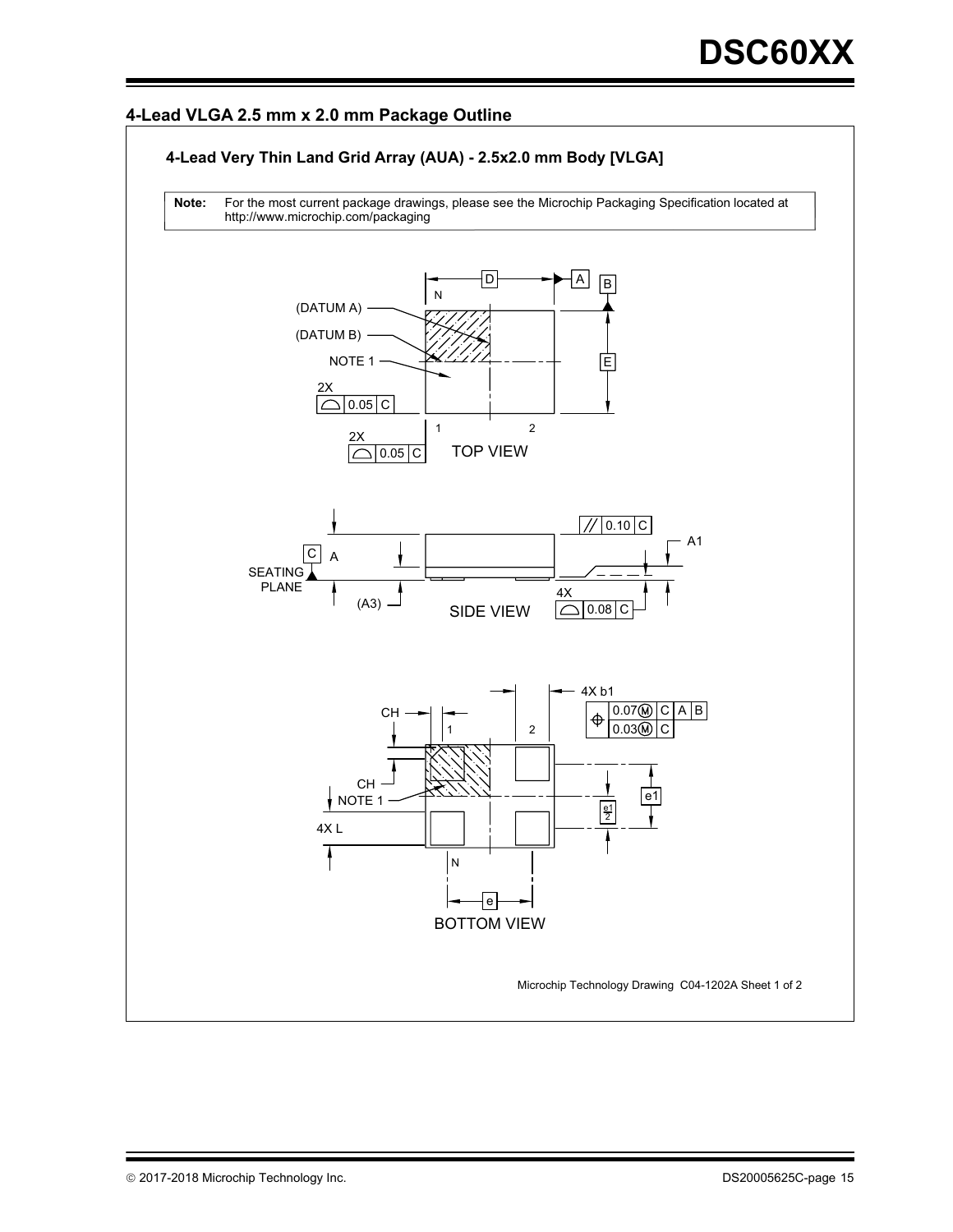#### **4-Lead VLGA 2.5 mm x 2.0 mm Package Outline (Continued)**



Notes:

1. Pin 1 visual index feature may vary, but must be located within the hatched area.

2. Package is saw singulated

3. Dimensioning and tolerancing per ASME Y14.5M

Terminal Length

REF: Reference Dimension, usually without tolerance, for information purposes only. BSC: Basic Dimension. Theoretically exact value shown without tolerances.

Terminal 1 Index Chamfer | CH | - | 0.225

L

0.60

0.65

Microchip Technology Drawing C04-1202A Sheet 2 of 2

0.70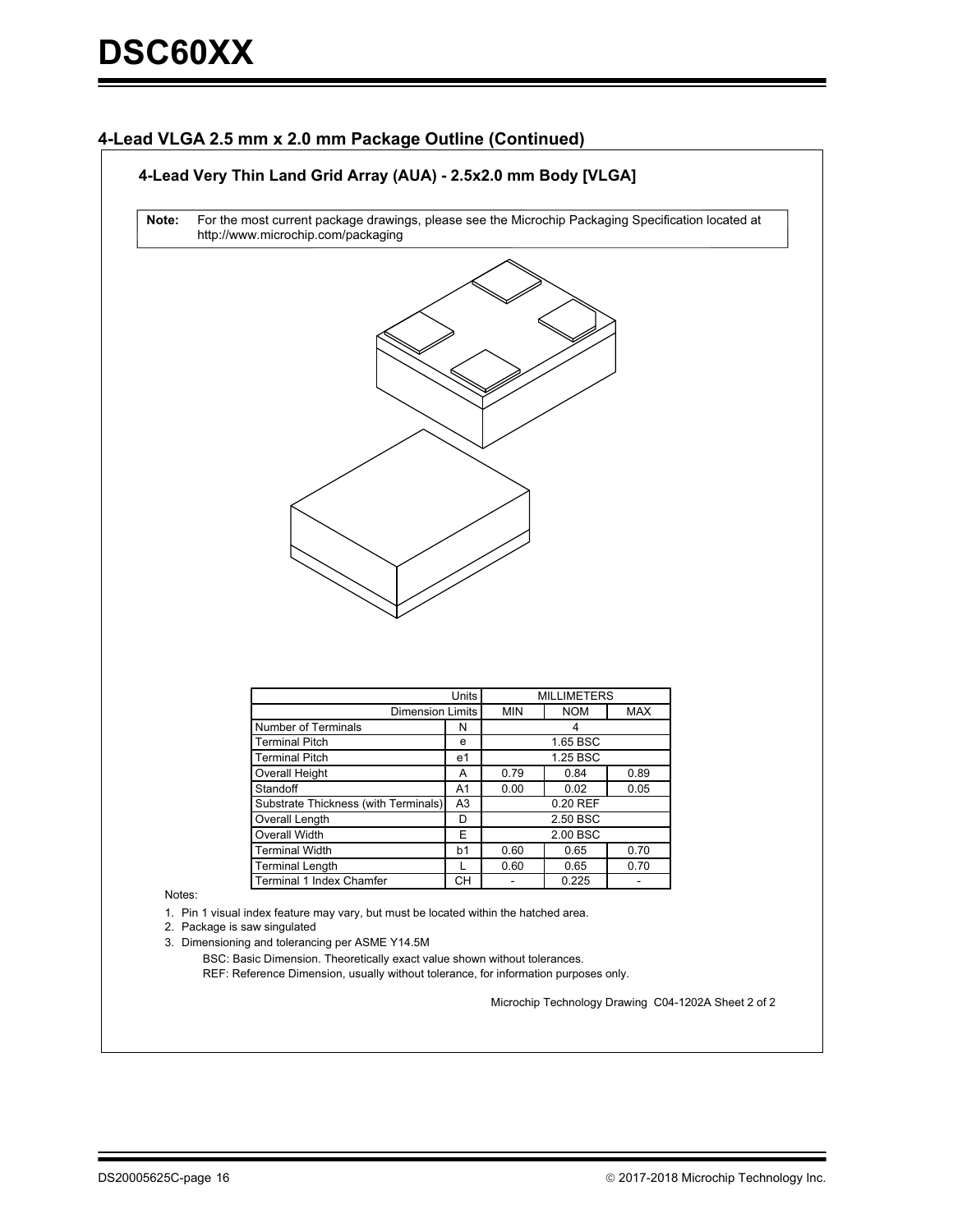#### **4-Lead VLGA 2.5 mm x 2.0 mm Recommended Land Pattern**

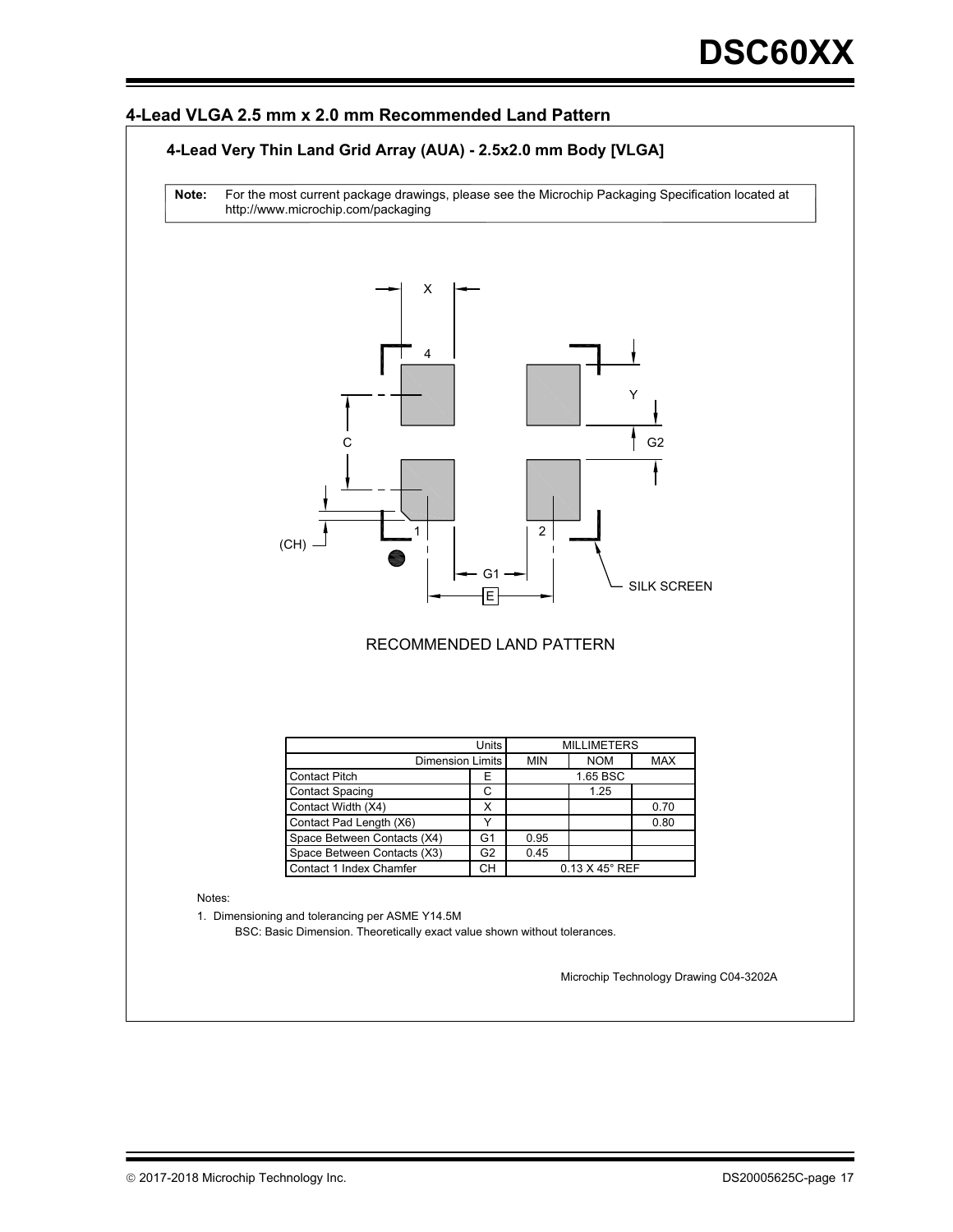#### **4-Lead CDFN 3.2 mm x 2.5 mm Package Outline and Recommended Land Pattern**

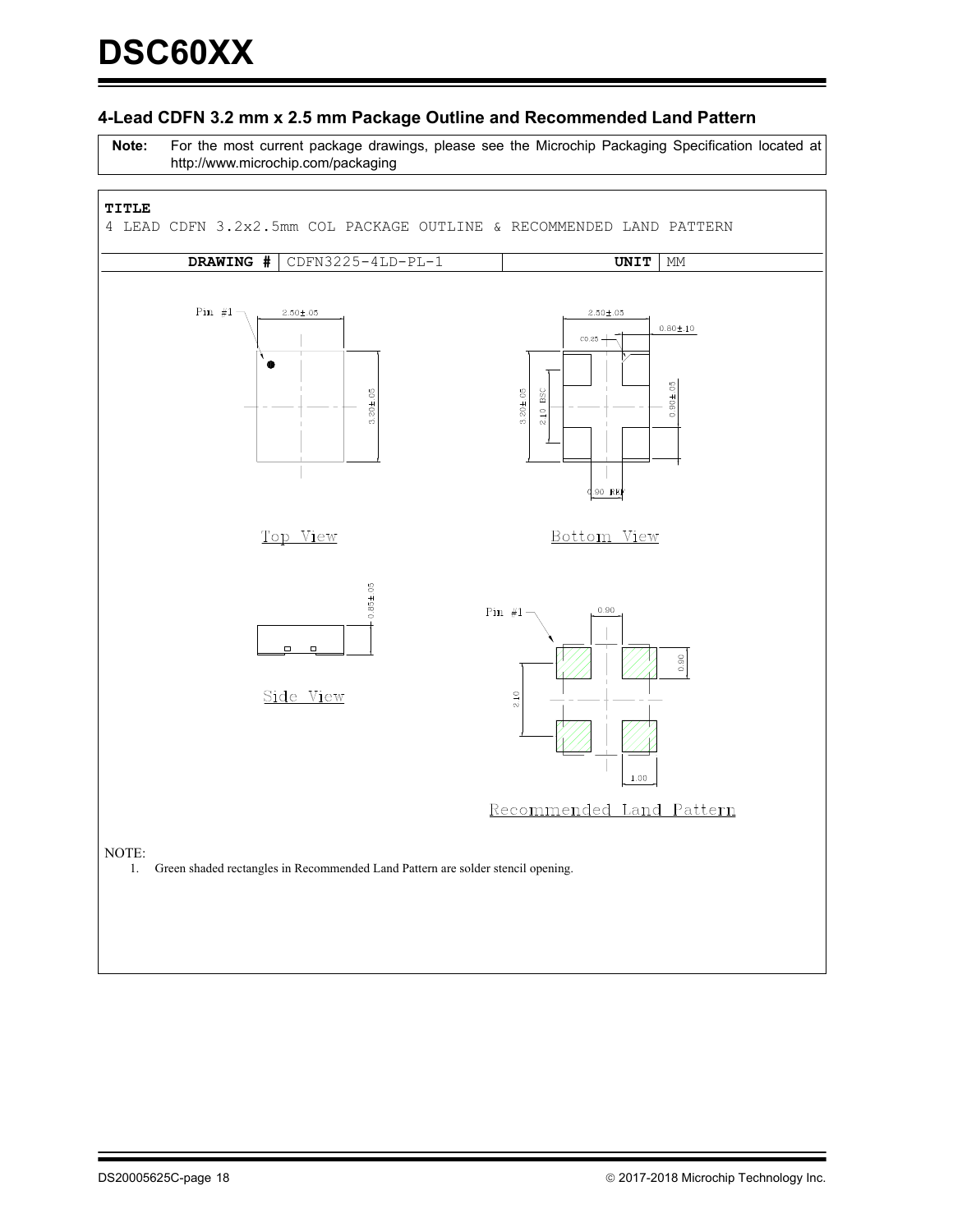# **APPENDIX A: REVISION HISTORY**

#### **Revision A (September 2016)**

• Initial creation of DSC60xx Microchip data sheet DS20005625A.

#### **Revision B (September 2017)**

- Added Power Supply Ramp value in Electrical [Characteristics](#page-2-9) table.
- Redrew diagrams for clarity. No technical content affected.

#### **Revision C (November 2018)**

• Added a new condition to the Active Supply Current parameter with a new typical value in the [Electrical Characteristics](#page-2-9) table.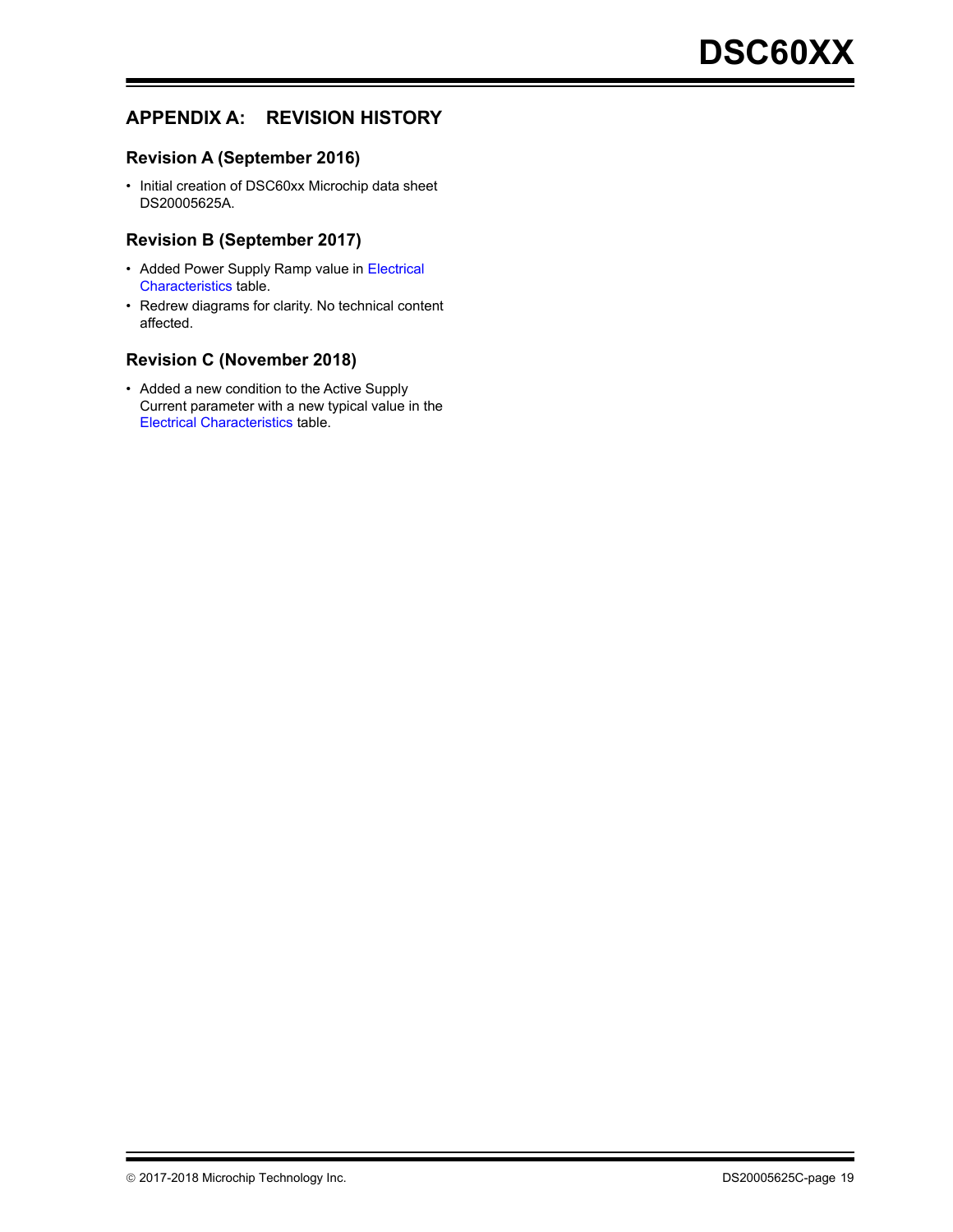# **DSC60XX**

**NOTES:**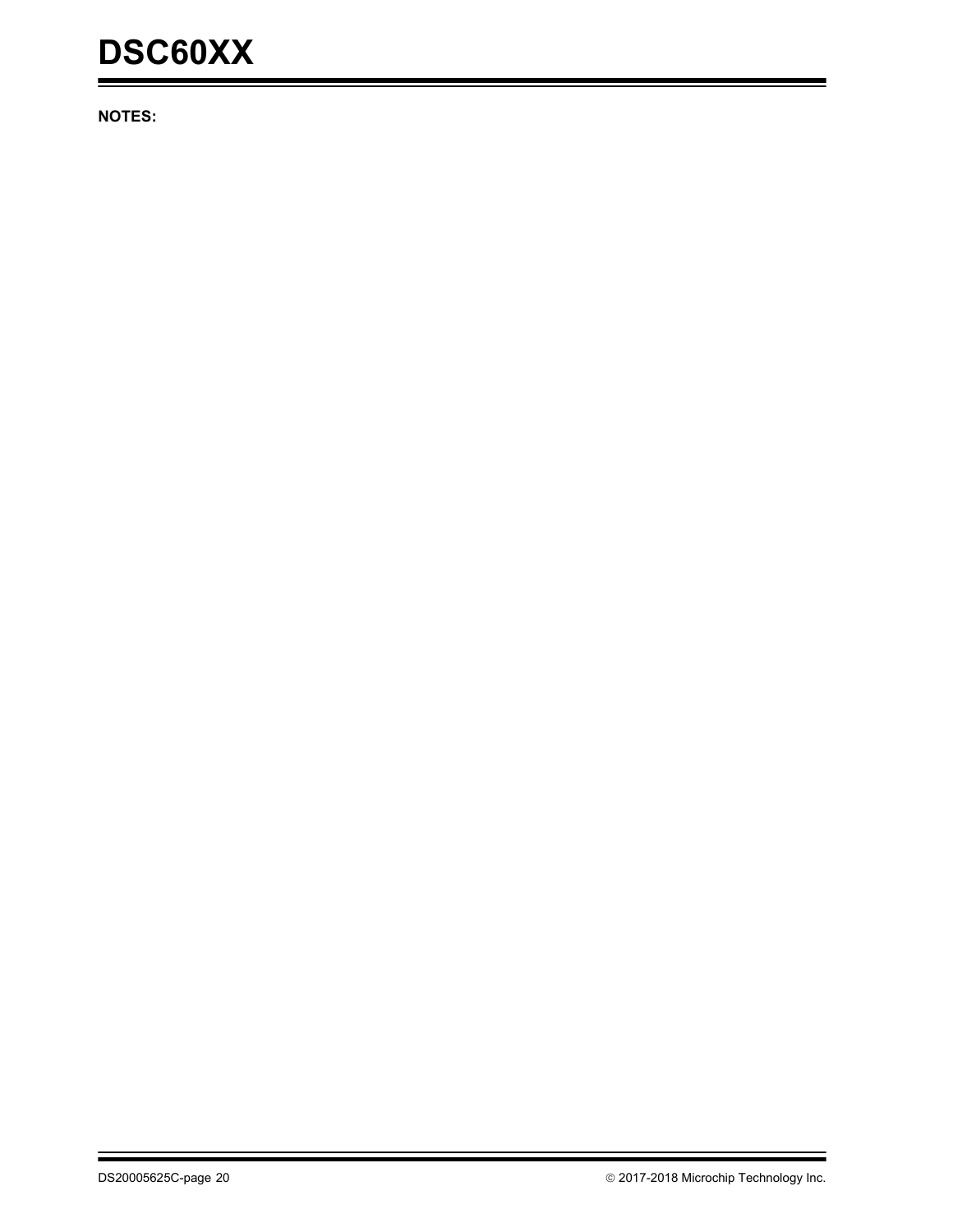# **PRODUCT IDENTIFICATION SYSTEM**

To order or obtain information, e.g., on pricing or delivery, contact your local Microchip representative or sales office.

|                         |                                                                 |                          |                                                                                                   |             | <b>Examples:</b> |                                                                                                                |
|-------------------------|-----------------------------------------------------------------|--------------------------|---------------------------------------------------------------------------------------------------|-------------|------------------|----------------------------------------------------------------------------------------------------------------|
| PART NO.                |                                                                 |                          | Device Pin 1 Output Package Temperature Frequency Revision Frequency Tape                         |             |                  | a) DSC6013JI2A-100.0000:<br>Ultra-Low Power MEMS Oscillator, Pin1 = Standby                                    |
| <b>Definition Drive</b> | <b>Strength</b>                                                 | Range                    | <b>Stability</b>                                                                                  | and<br>Reel |                  | with Internal Pull-Up, Low Drive Strength, 4-Lead                                                              |
|                         |                                                                 |                          |                                                                                                   |             |                  | 2.5 mm x 2.0 mm VLGA, Industrial Temperature,<br>±25 ppm Stability, Revision A, 100 MHz Frequency,             |
| Device:                 | DSC60xx:                                                        |                          | <b>Ultra-Low Power MEMS Oscillator</b>                                                            |             | $100/B$ ag       |                                                                                                                |
|                         |                                                                 |                          |                                                                                                   |             |                  | b) DSC6001HE1A-016.0000T:                                                                                      |
| <b>Pin Definition:</b>  | Selection                                                       | Pin 1                    | Internal Pull-Up Register                                                                         |             |                  | Ultra-Low Power MEMS Oscillator, Pin1 = OE with                                                                |
|                         | 0                                                               | <b>OE</b>                | Pull-up                                                                                           |             |                  | Internal Pull-Up, Standard Drive Strength, 4-Lead<br>1.6 mm x 1.2 mm VFLGA, Extended Commercial                |
|                         | $\mathbf{1}$                                                    | <b>STDBY</b>             | Pull-up                                                                                           |             |                  | Temp., ±50 ppm Stability, Revision A, 16 MHz                                                                   |
|                         | $\overline{2}$                                                  | <b>FS</b>                | Pull-up                                                                                           |             |                  | Frequency, 1,000/Reel                                                                                          |
|                         | 4                                                               | <b>OE</b>                | None                                                                                              |             |                  | c) DSC6021MI2A-005Q:                                                                                           |
|                         | 5                                                               | <b>STDBY</b>             | None                                                                                              |             |                  | Ultra-Low Power MEMS Oscillator, Pin1 = Freq. Select<br>with Internal Pull-Up, Standard Drive Strength, 4-Lead |
|                         | 6<br>8                                                          | <b>FS</b><br>kHz         | None<br>None                                                                                      |             |                  | 2.0 mm x 1.6 mm VFLGA, Industrial Temperature,                                                                 |
|                         |                                                                 | Output                   |                                                                                                   |             |                  | ±25 ppm Stability, Revision A, Two Frequencies                                                                 |
|                         |                                                                 |                          |                                                                                                   |             |                  | Configured through ClockWorks, 100/Bag                                                                         |
| <b>Output Drive</b>     | 1                                                               | Standard                 |                                                                                                   |             | Note 1:          | Tape and Reel identifier only appears in the<br>catalog part number description. This                          |
| Strength:               | 3                                                               | Low                      |                                                                                                   |             |                  | identifier is used for ordering purposes and                                                                   |
| Packages:               | С<br>$=$                                                        |                          | 4-Lead 3.2 mm x 2.5 mm DFN                                                                        |             |                  | is not printed on the device package. Check<br>with your Microchip Sales Office for package                    |
|                         | J<br>$\equiv$                                                   |                          | 4-Lead 2.5 mm x 2.0 mm VLGA                                                                       |             |                  | availability with the Tape and Reel option.                                                                    |
|                         | М<br>$=$<br>H<br>$=$                                            |                          | 4-Lead 2.0 mm x 1.6 mm VFLGA<br>4-Lead 1.6 mm x 1.2 mm VFLGA                                      |             |                  |                                                                                                                |
|                         |                                                                 |                          |                                                                                                   |             |                  |                                                                                                                |
| <b>Temperature</b>      | Ε<br>$\equiv$                                                   |                          | $-20^{\circ}$ C to +70 $^{\circ}$ C (Extended Commercial)                                         |             |                  |                                                                                                                |
| Range:                  | $=$<br>L                                                        |                          | $-40^{\circ}$ C to +85 $^{\circ}$ C (Industrial)                                                  |             |                  |                                                                                                                |
|                         |                                                                 |                          |                                                                                                   |             |                  |                                                                                                                |
| Frequency<br>Stability: | 1<br>$=$<br>2<br>$=$                                            | $± 50$ ppm<br>$± 25$ ppm |                                                                                                   |             |                  |                                                                                                                |
|                         |                                                                 |                          |                                                                                                   |             |                  |                                                                                                                |
| <b>Revision:</b>        | A<br>$=$                                                        | <b>Revision A</b>        |                                                                                                   |             |                  |                                                                                                                |
|                         |                                                                 |                          |                                                                                                   |             |                  |                                                                                                                |
| Frequency:              |                                                                 |                          | xxx.xxxx = User-Defined Frequency between                                                         |             |                  |                                                                                                                |
|                         |                                                                 |                          | 001.0000 MHz and 80.0000 MHz<br>xxxkxxx = User-Defined Frequency between 002.000 kHz              |             |                  |                                                                                                                |
|                         |                                                                 | and 999.999 kHz          |                                                                                                   |             |                  |                                                                                                                |
|                         | <b>XXXX</b>                                                     |                          | $=$ Frequency configuration code when pin 1 = FS.<br>Configure the part online through ClockWorks |             |                  |                                                                                                                |
|                         |                                                                 | configurator.            |                                                                                                   |             |                  |                                                                                                                |
|                         |                                                                 |                          |                                                                                                   |             |                  |                                                                                                                |
| Tape and Reel:          | <blank>=<br/>т<br/><math display="inline">\equiv</math></blank> | $100/B$ aq<br>1.000/Reel |                                                                                                   |             |                  |                                                                                                                |
|                         |                                                                 |                          |                                                                                                   |             |                  |                                                                                                                |
|                         |                                                                 |                          |                                                                                                   |             |                  |                                                                                                                |

**Note 1:** Please visit Microchip ClockWorks® Configurator Website to configure the part number for customized frequency. http://clockworks.microchip.com/timing/.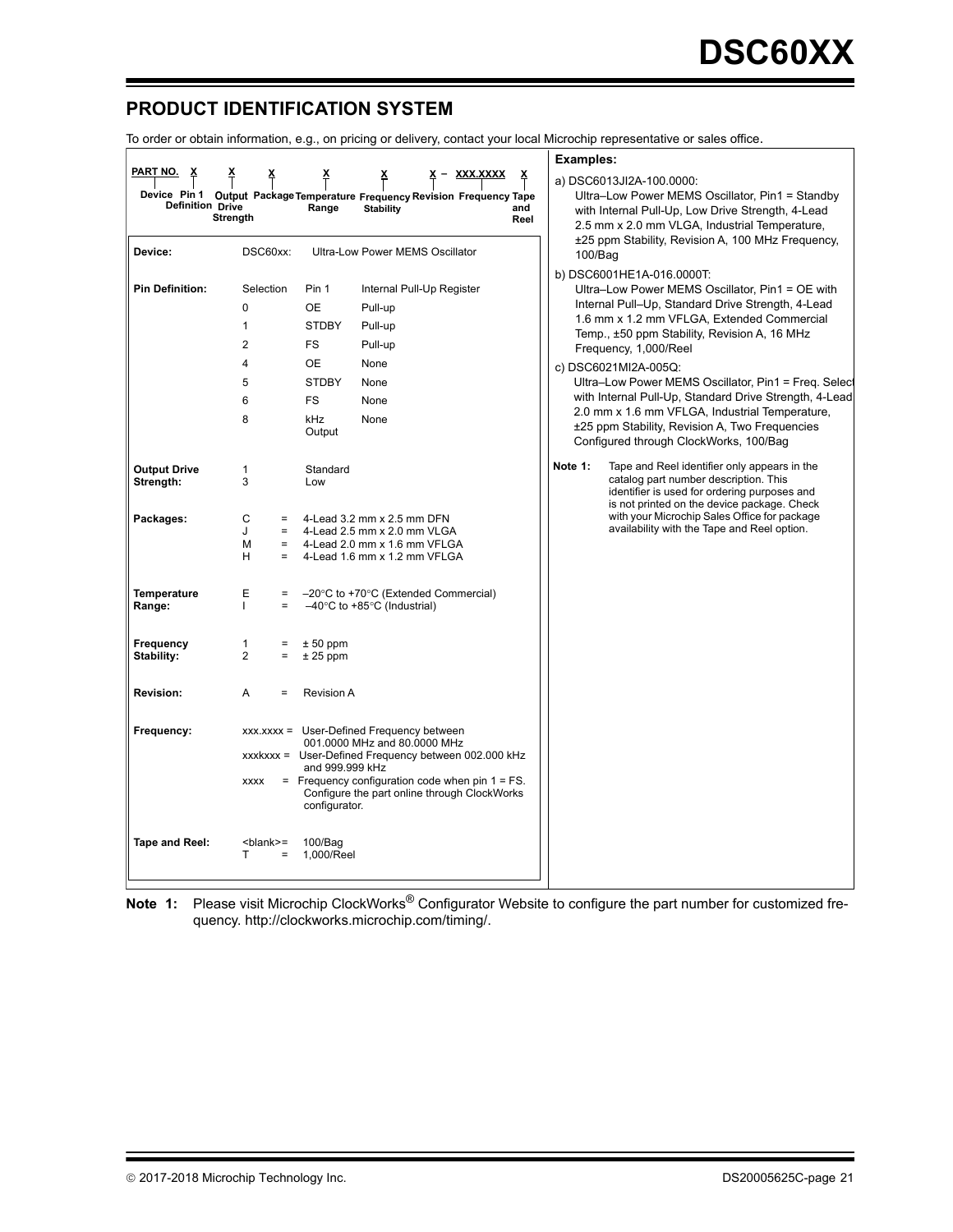# **DSC60XX**

**NOTES:**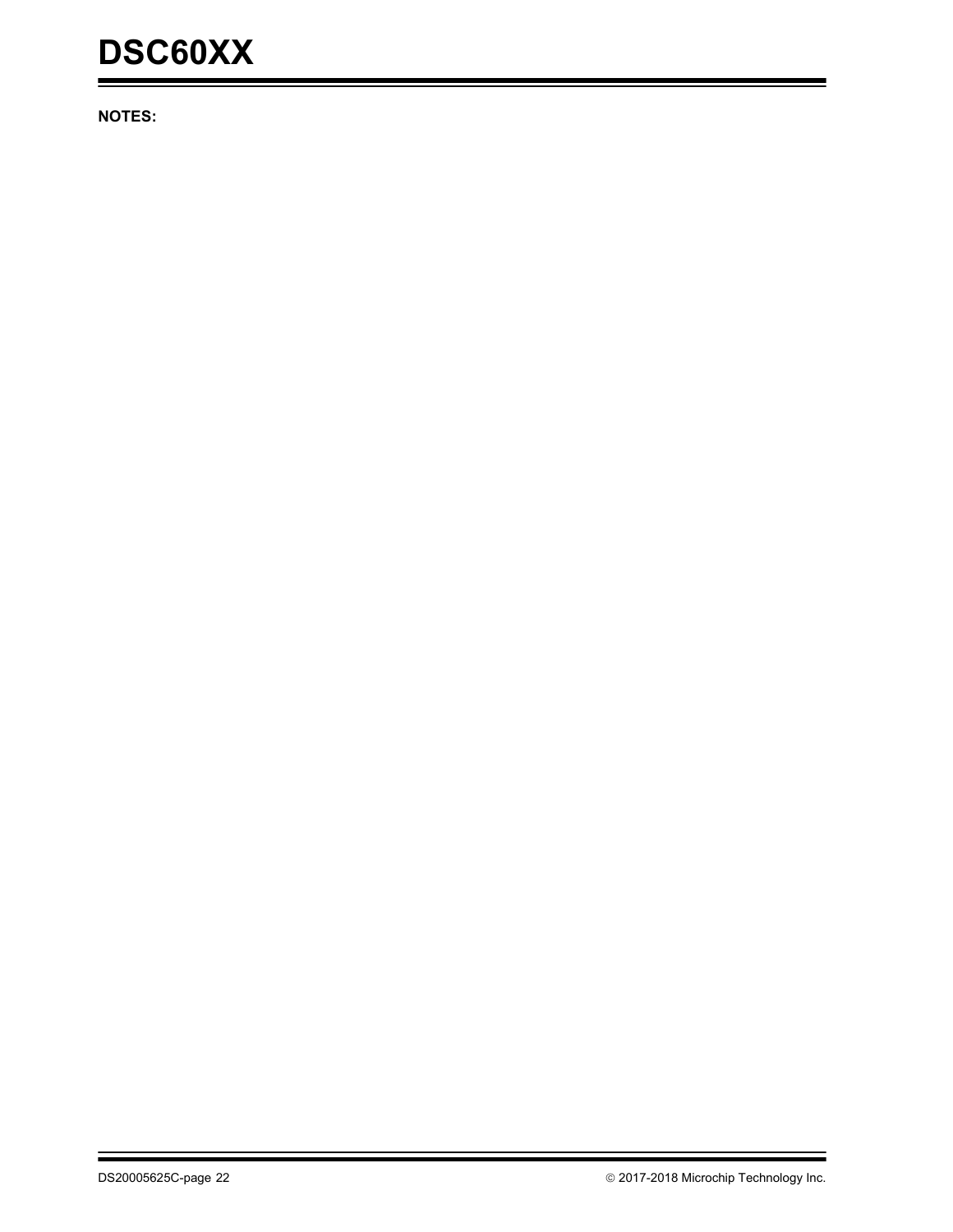#### **Note the following details of the code protection feature on Microchip devices:**

- Microchip products meet the specification contained in their particular Microchip Data Sheet.
- Microchip believes that its family of products is one of the most secure families of its kind on the market today, when used in the intended manner and under normal conditions.
- There are dishonest and possibly illegal methods used to breach the code protection feature. All of these methods, to our knowledge, require using the Microchip products in a manner outside the operating specifications contained in Microchip's Data Sheets. Most likely, the person doing so is engaged in theft of intellectual property.
- Microchip is willing to work with the customer who is concerned about the integrity of their code.
- Neither Microchip nor any other semiconductor manufacturer can guarantee the security of their code. Code protection does not mean that we are guaranteeing the product as "unbreakable."

Code protection is constantly evolving. We at Microchip are committed to continuously improving the code protection features of our products. Attempts to break Microchip's code protection feature may be a violation of the Digital Millennium Copyright Act. If such acts allow unauthorized access to your software or other copyrighted work, you may have a right to sue for relief under that Act.

Information contained in this publication regarding device applications and the like is provided only for your convenience and may be superseded by updates. It is your responsibility to ensure that your application meets with your specifications. MICROCHIP MAKES NO REPRESENTATIONS OR WARRANTIES OF ANY KIND WHETHER EXPRESS OR IMPLIED, WRITTEN OR ORAL, STATUTORY OR OTHERWISE, RELATED TO THE INFORMATION, INCLUDING BUT NOT LIMITED TO ITS CONDITION, QUALITY, PERFORMANCE, MERCHANTABILITY OR FITNESS FOR PURPOSE**.** Microchip disclaims all liability arising from this information and its use. Use of Microchip devices in life support and/or safety applications is entirely at the buyer's risk, and the buyer agrees to defend, indemnify and hold harmless Microchip from any and all damages, claims, suits, or expenses resulting from such use. No licenses are conveyed, implicitly or otherwise, under any Microchip intellectual property rights unless otherwise stated.

*Microchip received ISO/TS-16949:2009 certification for its worldwide headquarters, design and wafer fabrication facilities in Chandler and Tempe, Arizona; Gresham, Oregon and design centers in California and India. The Company's quality system processes and procedures are for its PIC® MCUs and dsPIC® DSCs, KEELOQ® code hopping devices, Serial EEPROMs, microperipherals, nonvolatile memory and analog products. In addition, Microchip's quality system for the design and manufacture of development systems is ISO 9001:2000 certified.*

# **QUALITY MANAGEMENT SYSTEM CERTIFIED BY DNV**  $=$  **ISO/TS** 16949 $=$

#### **Trademarks**

The Microchip name and logo, the Microchip logo, AnyRate, AVR, AVR logo, AVR Freaks, BitCloud, chipKIT, chipKIT logo, CryptoMemory, CryptoRF, dsPIC, FlashFlex, flexPWR, Heldo, JukeBlox, KeeLoq, Kleer, LANCheck, LINK MD, maXStylus, maXTouch, MediaLB, megaAVR, MOST, MOST logo, MPLAB, OptoLyzer, PIC, picoPower, PICSTART, PIC32 logo, Prochip Designer, QTouch, SAM-BA, SpyNIC, SST, SST Logo, SuperFlash, tinyAVR, UNI/O, and XMEGA are registered trademarks of Microchip Technology Incorporated in the U.S.A. and other countries.

ClockWorks, The Embedded Control Solutions Company, EtherSynch, Hyper Speed Control, HyperLight Load, IntelliMOS, mTouch, Precision Edge, and Quiet-Wire are registered trademarks of Microchip Technology Incorporated in the U.S.A. Adjacent Key Suppression, AKS, Analog-for-the-Digital Age, Any Capacitor, AnyIn, AnyOut, BodyCom, CodeGuard, CryptoAuthentication, CryptoAutomotive, CryptoCompanion, CryptoController, dsPICDEM, dsPICDEM.net, Dynamic Average Matching, DAM, ECAN, EtherGREEN, In-Circuit Serial Programming, ICSP, INICnet, Inter-Chip Connectivity, JitterBlocker, KleerNet, KleerNet logo, memBrain, Mindi, MiWi, motorBench, MPASM, MPF, MPLAB Certified logo, MPLIB, MPLINK, MultiTRAK, NetDetach, Omniscient Code Generation, PICDEM, PICDEM.net, PICkit, PICtail, PowerSmart, PureSilicon, QMatrix, REAL ICE, Ripple Blocker, SAM-ICE, Serial Quad I/O, SMART-I.S., SQI, SuperSwitcher, SuperSwitcher II, Total Endurance, TSHARC, USBCheck, VariSense, ViewSpan, WiperLock, Wireless DNA, and ZENA are trademarks of Microchip Technology Incorporated in the U.S.A. and other countries.

SQTP is a service mark of Microchip Technology Incorporated in the U.S.A.

Silicon Storage Technology is a registered trademark of Microchip Technology Inc. in other countries.

GestIC is a registered trademark of Microchip Technology Germany II GmbH & Co. KG, a subsidiary of Microchip Technology Inc., in other countries.

All other trademarks mentioned herein are property of their respective companies.

© 2018, Microchip Technology Incorporated, All Rights Reserved. ISBN: 978-1-5224-3842-7